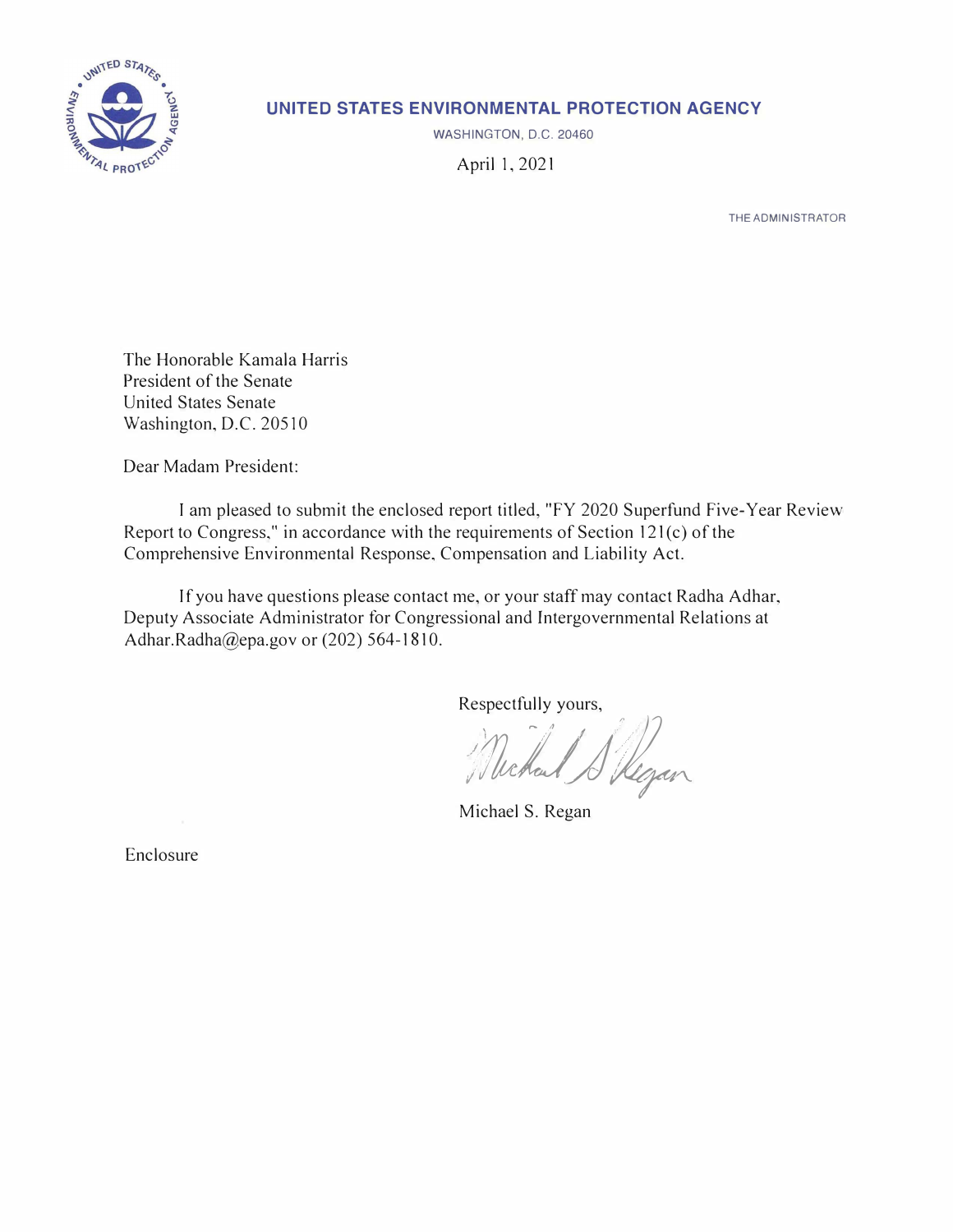

# **UNITED STATES ENVIRONMENTAL PROTECTION AGENCY**

WASHINGTON, D.C. 20460

April I, 2021

THE ADMINISTRATOR

The Honorable Nancy Pelosi Speaker of the House U.S. House of Representatives Washington, D.C. 20515

Dear Madam Speaker:

I am pleased to submit the enclosed report entitled, "FY 2020 Superfund Five-Year Review Report to Congress," in accordance with the requirements of Section 12l(c) of the Comprehensive Environmental Response, Compensation and Liability Act.

If you have questions please contact me, or your staff may contact Radha Adhar, Deputy Associate Administrator for Congressional and Intergovernmental Relations at [Adhar.Radha@epa.gov](mailto:Adhar.Radha@epa.gov) or (202) 564-1810.

Respectfully yours,

*/,�1)1* / *// (;1\_/;/J* Michael & Keeper **Michael S. Regan** *'7* 

Enclosure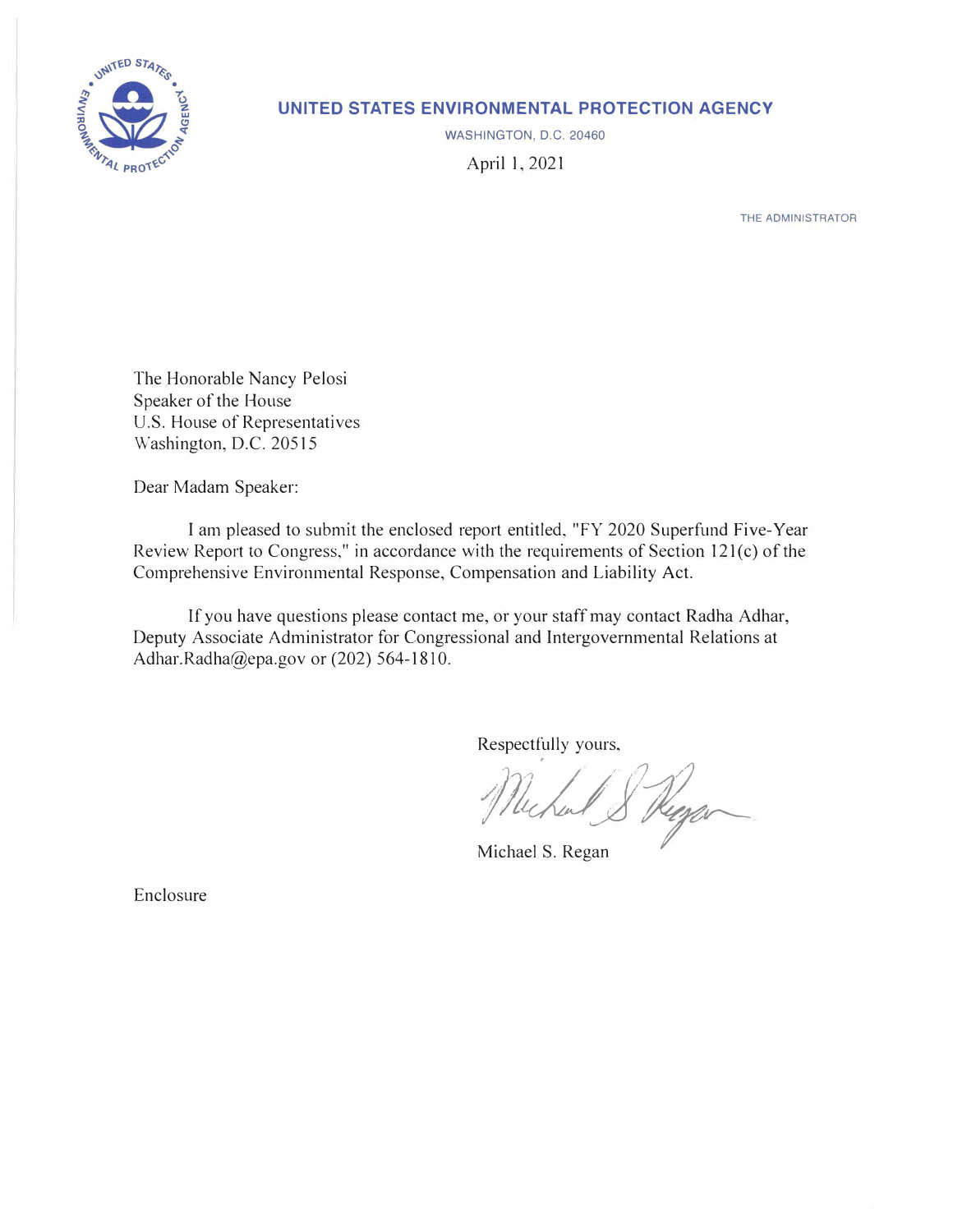## **FISCAL YEAR 2020 REPORT TO CONGRESS**  SUPERFUND FIVE-YEAR REVIEWS

### **PURPOSE:**

Consistent with the Comprehensive Environmental Response, Compensation and Liability Act (CERCLA) section 12l(c), Executive Order 12580 and the National Oil and Hazardous Substances Pollution Contingency Plan, the U.S. Environmental Protection Agency (EPA) is responsible for reviewing Superfund remedial actions at least every five years where hazardous substances, pollutants, or contaminants will remain on site above levels that allow for unlimited use and unrestricted exposure. EPA is also responsible for preparing a report to Congress on these reviews each fiscal year.

## **BACKGROUND:**

Section 121(c) of CERCLA, as amended, states:

*If the President selects a remedial action that results in any hazardous substances, pollutants, or contaminants remaining at the site, the President shall review such remedial action no less often than each 5 years after the initiation of such remedial action to assure that human health and the environment are being protected by the remedial action being implemented. In addition, if upon such review it is the judgment of the President that action is appropriate at such site in accordance with section 9604 or 9606 of the Title, the President shall take or require such action.* 

CERCLA also requires EPA to report to Congress information regarding sites for which the reviews are required. This report fulfills that requirement by providing a site list, information about sites requiring additional work and contacts for additional information.

# **FINDINGS:**

Tables 1 and 2 provide a summary of five-year reviews (FYRs) conducted for non-Federal facility (non-FF) sites and Federal facility (FF) National Priorities List (NPL) sites and respective protectiveness determinations, including the following:

- Non-FF reviews, due in Fiscal Year (FY) 2020, or other fiscal years, completed in FY 2020;<br>• Non-FF reviews due in FY 2020 or prior fiscal years, pending completion; and<br>• FF reviews due in FY 2020 or other fiscal years,
- 
- 

For non-FF sites, a total of 259 FYRs were due in FY 2020. Of the reviews due in FY 2020, 255 are complete, while four remain pending completion. Another eight reviews due in other fiscal years were also completed in FY 2020, bringing the total number of non-FF site FYRs completed in FY 2020 to **263** (Table 1).

For FF NPL sites, a total of 30 sites required FYRs in FY 2020. Of the reviews due in FY 2020, all 30 are complete. No additional reviews due in other fiscal years were completed; therefore, the total number of FF NPL site FYRs completed in FY 2020 is **30** (Table 1 ).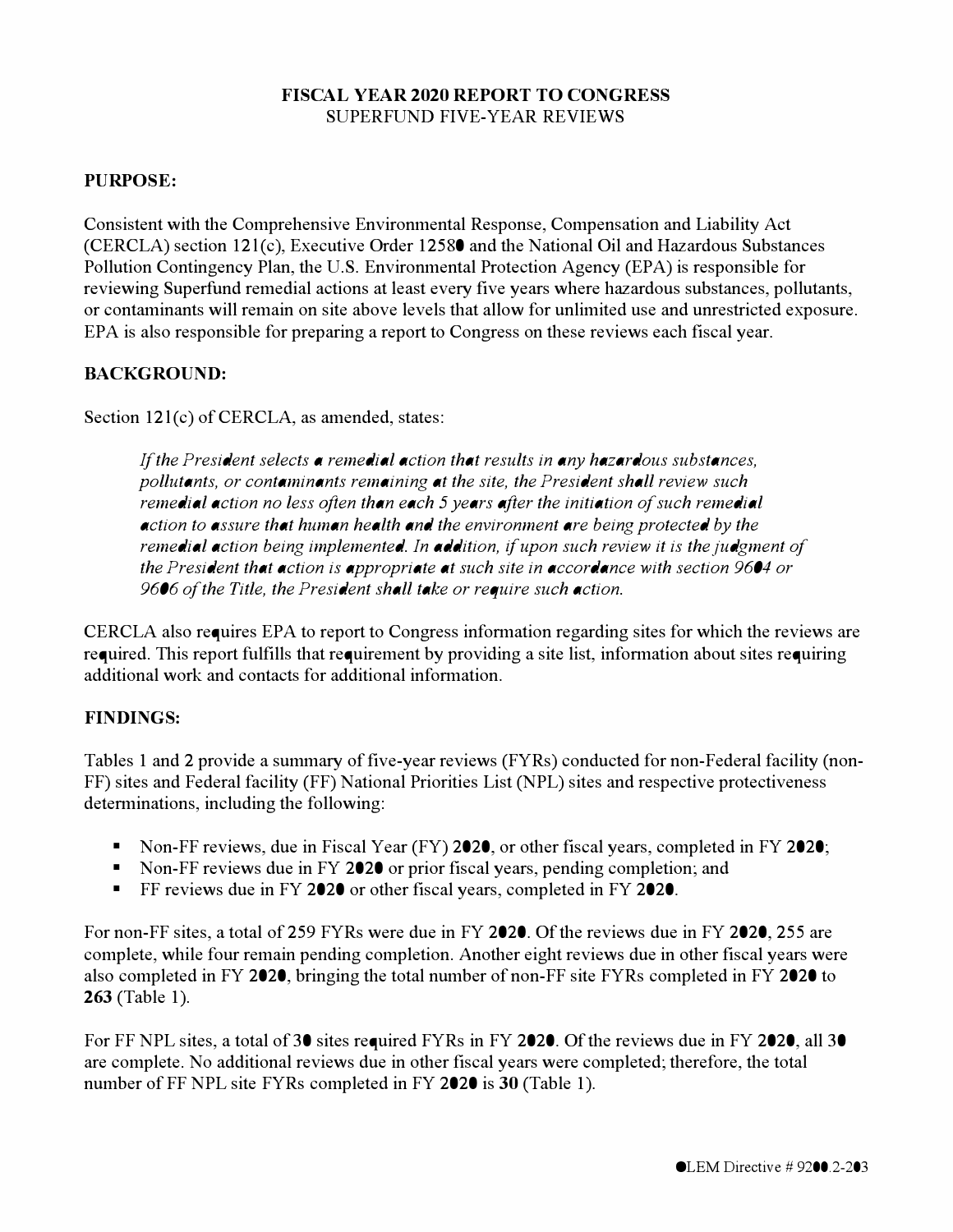In all, the total number of FYRs completed for both non-FF and FF NPL sites was **293.** Based on the reviews, EPA has determined that nine sites (or portions of the sites) were "not protective" and that 34 sites or portions of sites were "protectiveness deferred" (Table 2). EPA tracks recommendations to do additional work or study for each of these sites in the Superfund Enterprise Management System (SEMS), and, semiannually, EPA headquarters monitors the progress in implementing these recommendations to resolve protectiveness-related issues at all sites.

| Non-FF and FF FYRs Completed in FY 2020                    |                       |    |              |  |  |
|------------------------------------------------------------|-----------------------|----|--------------|--|--|
|                                                            | <b>Number of FYRs</b> |    |              |  |  |
| <b>FYR Completion Status</b>                               | Non-                  | FF | <b>Total</b> |  |  |
|                                                            | FF                    |    |              |  |  |
| <b>Total FYRs Due in FY 2020</b>                           | 259                   | 30 | 289          |  |  |
| <b>Total FYRs Completed in FY 2020</b>                     | 263                   | 30 | 293          |  |  |
| FYRs Due in FY 2020, Completed in FY 2020                  | 255                   | 30 | 285          |  |  |
| FYRs Due in other FYs, Completed in FY 2020                | 8                     |    | 8            |  |  |
| <b>Total FYRs Pending Completion at the end of FY 2020</b> |                       | 0  |              |  |  |
| FYRs Due in FY20, Pending Completion                       |                       |    |              |  |  |
| FYRs Due in other FYs, Pending Completion                  |                       |    |              |  |  |

#### **Table 1: FYR Completion Status**

#### **Table 2: FYR Protectiveness Determination**

| Non-FF and FF FYRs Completed in FY 2020 |        |                       |              |  |  |  |  |
|-----------------------------------------|--------|-----------------------|--------------|--|--|--|--|
| <b>Protectiveness</b>                   |        | <b>Number of FYRs</b> |              |  |  |  |  |
| <b>Determination</b>                    | Non-FF | FF                    | <b>Total</b> |  |  |  |  |
| Protective                              | 88     | 7                     | 95           |  |  |  |  |
| <b>Short-Term Protective</b>            | 123    | 11                    | 134          |  |  |  |  |
| Will Be Protective                      | 19     | 2                     | 21           |  |  |  |  |
| Protectiveness Deferred                 | 25     | 9                     | 34           |  |  |  |  |
| Not Protective<br>8<br>9                |        |                       |              |  |  |  |  |
| <b>Total</b>                            | 263    | 30                    | 293          |  |  |  |  |

Summary copies of all FYRs, including those contained in this report, can be accessed publicly via the national Superfund web page [\(http://www.epa.gov/superfund/search-superfund-five-year-reviews \)](http://www.epa.gov/superfund/search-superfund-five-year-reviews). These reviews contain detailed information regarding the effectiveness of the site remedy and assessments of whether human and/or ecological exposures are occurring. These reviews include the protectiveness determinations that are ultimately selected. The attachments to this report contain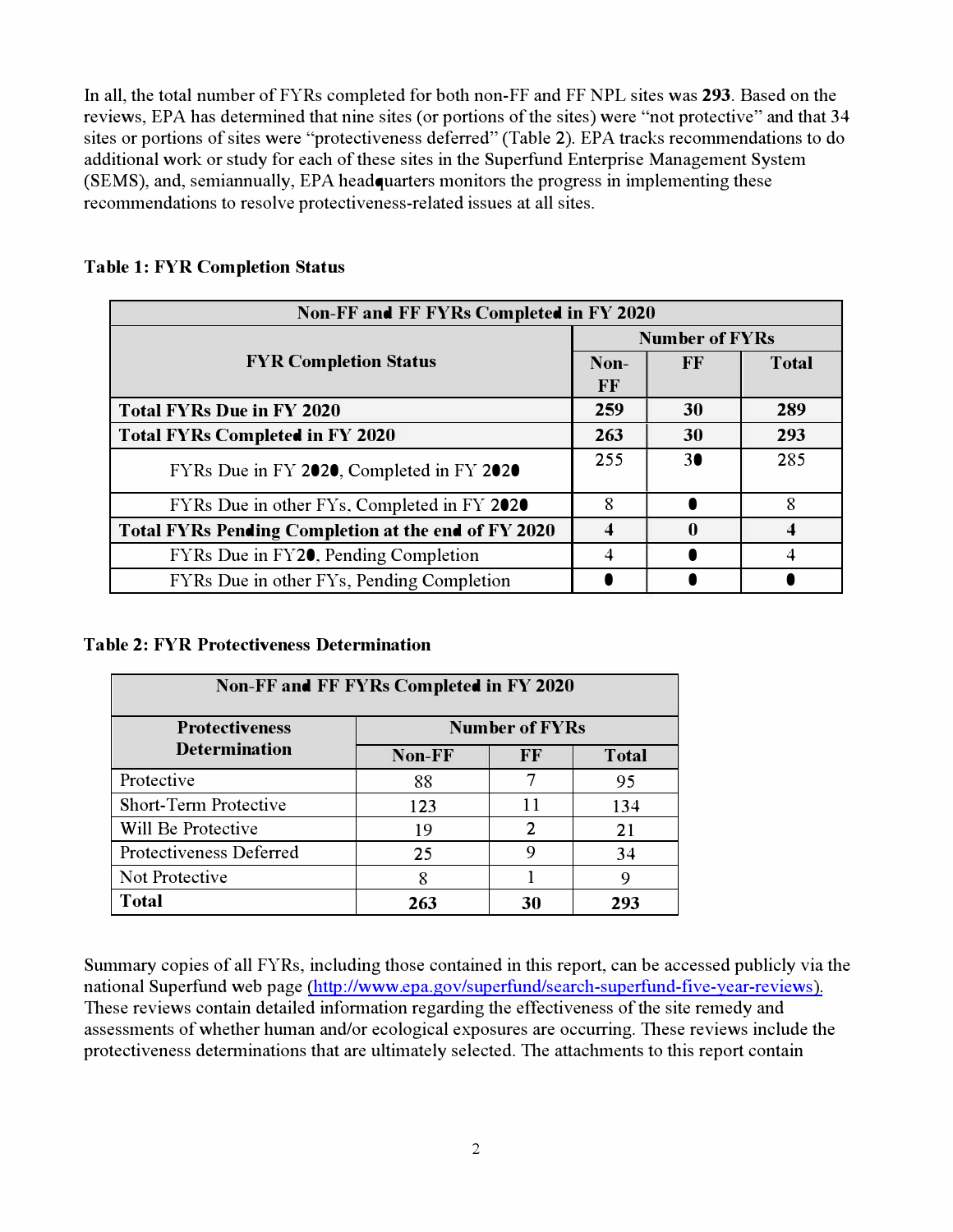**additional details on the FYRs summarized in this report, including a list of statutory, policy and discretionary**[1](#page-4-0) **FYRs that were conducted for non-FF sites and FF NPL sites.** 

<span id="page-4-0"></span><sup>&</sup>lt;sup>1</sup> As further discussed in EPA's *Comprehensive Five Year Review Guidance* (2001, OSWER 9355.7-03B-P), statutory reviews are carried out ifboth of the following conditions are true: (1) Upon completion of the remedial action, hazardous substances, pollutants, or contaminants will remain on site; and (2) EPA signed the site's record of decision on or after October 17, 1986, (effective date of the Superfund Amendments and Reauthorization Act- SARA) and the remedial action was selected under CERCLA § 121. Policy reviews are carried out for the following types of actions: (1) a pre- or post-SARA remedial action that, upon completion, will not leave hazardous substances, pollutants, or contaminants on site above levels that allow for unlimited use and unrestricted exposure but requires five years or more to complete; (2) a pre-SARA remedial action that leaves hazardous substances, pollutants, or contaminants on site above levels that allow for unlimited use and unrestricted exposures; or (3) a removal-only site on the NPL where a removal action leaves hazardous substances, pollutants, or contaminants on site above levels that allow for unlimited use and unrestricted exposure and where no remedial action has taken or will take place. Regions may also carry out a discretionary review, which is not required by the statute, but may be completed at the region's discretion to help ensure the remedy's protectiveness.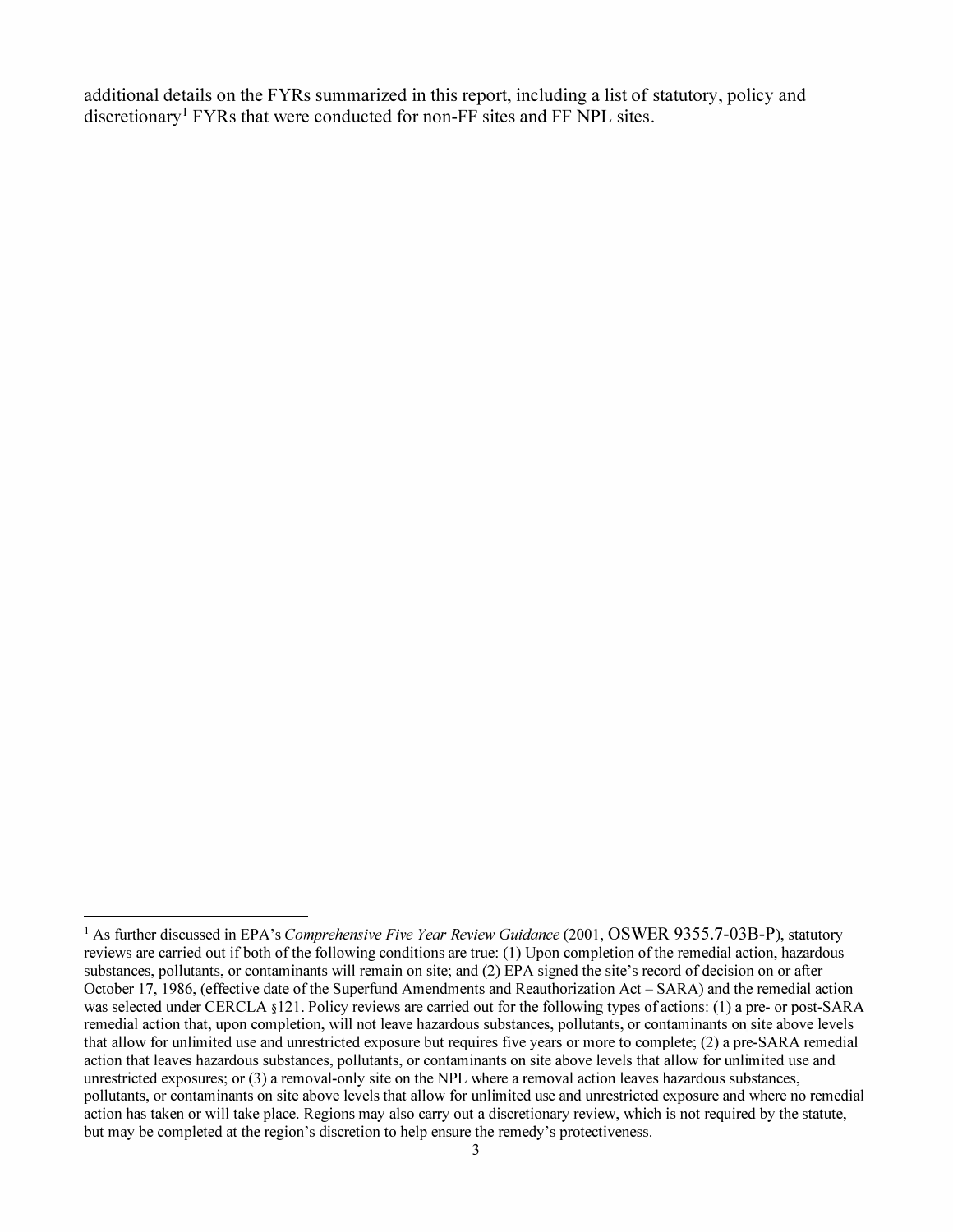# **Attachment 1**

#### **FY 2020 Superfund FYR Report to Congress FYRs at Non-FF NPL Sites**

# **Non-FF FYRs Completed in FY 2020**

| Region          | <b>State</b> | <b>Site Name</b>                                              | <b>FYR Type</b> | Date<br>Completed       | Fiscal<br>Year<br>Due | <b>Protectiveness</b><br>Determination <sup>a</sup> |
|-----------------|--------------|---------------------------------------------------------------|-----------------|-------------------------|-----------------------|-----------------------------------------------------|
| 01              | <b>MA</b>    | ATLAS TACK CORP.                                              | Statutory       | 07/21/2020              | 2020                  | Protective                                          |
| 01              | MA           | <b>BLACKBURN &amp; UNION</b><br><b>PRIVILEGES</b>             | Statutory       | 03/20/2020              | 2020                  | Short-Term Protective                               |
| 01              | <b>VT</b>    | <b>BURGESS BROTHERS LANDFILL</b>                              | Statutory       | 09/17/2020              | 2020                  | Protective                                          |
| 01              | MA           | CANNON ENGINEERING CORP.<br>(CEC)                             | Statutory       | 09/22/2020              | 2020                  | Protective                                          |
| 01              | <b>MA</b>    | <b>CHARLES GEORGE</b><br>RECLAMATION TRUST<br><b>LANDFILL</b> | Statutory       | 06/23/2020              | 2020                  | Short-Term Protective                               |
| 01              | <b>ME</b>    | EASTLAND WOOLEN MILL                                          | Statutory       | $\overline{09}/14/2020$ | 2020                  | Short-Term Protective                               |
| 01              | MA           | <b>GROVELAND WELLS</b>                                        | Policy          | 06/26/2020              | 2020                  | Short-Term Protective                               |
| 01              | MA           | <b>NEW BEDFORD</b>                                            | Statutory       | 09/22/2020              | 2020                  | Will be Protective                                  |
| 01              | <b>NH</b>    | NEW HAMPSHIRE PLATING CO.                                     | Statutory       | 02/13/2020              | 2020                  | Short-Term Protective                               |
| 01              | MA           | NORWOOD PCBS                                                  | Statutory       | 12/17/2019              | 2020                  | Protective                                          |
| 01              | <b>CT</b>    | OLD SOUTHINGTON LANDFILL                                      | Statutory       | 09/21/2020              | 2020                  | Protective                                          |
| 01              | <b>ME</b>    | PINETTE'S SALVAGE YARD                                        | Statutory       | 09/18/2020              | 2020                  | Protective                                          |
| 01              | MA           | PSC RESOURCES                                                 | Statutory       | 07/06/2020              | 2020                  | Short-Term Protective                               |
| 01              | <b>CT</b>    | RAYMARK INDUSTRIES, INC.                                      | Statutory       | 09/23/2020              | 2020                  | Will be Protective                                  |
| 01              | RI           | ROSE HILL REGIONAL<br><b>LANDFILL</b>                         | Statutory       | 09/16/2020              | 2020                  | Short-Term Protective                               |
| 01              | <b>ME</b>    | <b>SACO MUNICIPAL LANDFILL</b>                                | Statutory       | 09/08/2020              | 2020                  | Short-Term Protective                               |
| 01              | <b>CT</b>    | <b>SOLVENTS RECOVERY SERVICE</b><br>OF NEW ENGLAND            | Statutory       | 09/15/2020              | 2020                  | Short-Term Protective                               |
| 01              | <b>NH</b>    | SOMERSWORTH SANITARY<br><b>LANDFILL</b>                       | Statutory       | 09/23/2020              | 2020                  | Short-Term Protective                               |
| 01              | RI           | <b>STAMINA MILLS</b>                                          | Policy          | 08/31/2020              | 2020                  | Protective                                          |
| 01              | NH           | TROY MILLS LANDFILL                                           | Statutory       | 09/23/2020              | 2020                  | Short-Term Protective                               |
| 01              | RI           | WEST KINGSTON TOWN<br>DUMP/URI DISPOSAL AREA                  | Statutory       | 08/27/2020              | 2020                  | Protective                                          |
| 02              | NJ           | <b>ASBESTOS DUMP</b>                                          | Statutory       | 07/29/2020              | 2020                  | Protective                                          |
| 02              | <b>NJ</b>    | <b>ASBESTOS DUMP</b>                                          | Statutory       | 08/17/2020              | 2020                  | Protective                                          |
| 02              | PR           | <b>BARCELONETA LANDFILL</b>                                   | Statutory       | 05/22/2020              | 2020                  | Protective                                          |
| $02\,$          | <b>NY</b>    | <b>BATAVIA LANDFILL</b>                                       | Statutory       | 04/20/2020              | 2020                  | Protective                                          |
| 02              | NY           | <b>CARROLL &amp; DUBIES SEWAGE</b><br><b>DISPOSAL</b>         | Statutory       | 03/03/2020              | 2020                  | Short-Term Protective                               |
| 02              | $\rm{NJ}$    | CHEMSOL, INC.                                                 | Statutory       | 08/17/2020              | 2020                  | Protective                                          |
| $\overline{02}$ | NY           | CIRCUITRON CORP.                                              | Policy          | 01/24/2020              | 2020                  | Protective                                          |
| 02              | <b>NY</b>    | <b>COLESVILLE MUNICIPAL</b><br><b>LANDFILL</b>                | Statutory       | 03/10/2020              | 2020                  | Short-Term Protective                               |
| 02              | NJ           | DOVER MUNICIPAL WELL 4                                        | Policy          | 03/03/2020              | 2020                  | Protective                                          |
| 02              | NJ           | <b>ELLIS PROPERTY</b>                                         | Policy          | 04/09/2020              | 2020                  | Short-Term Protective                               |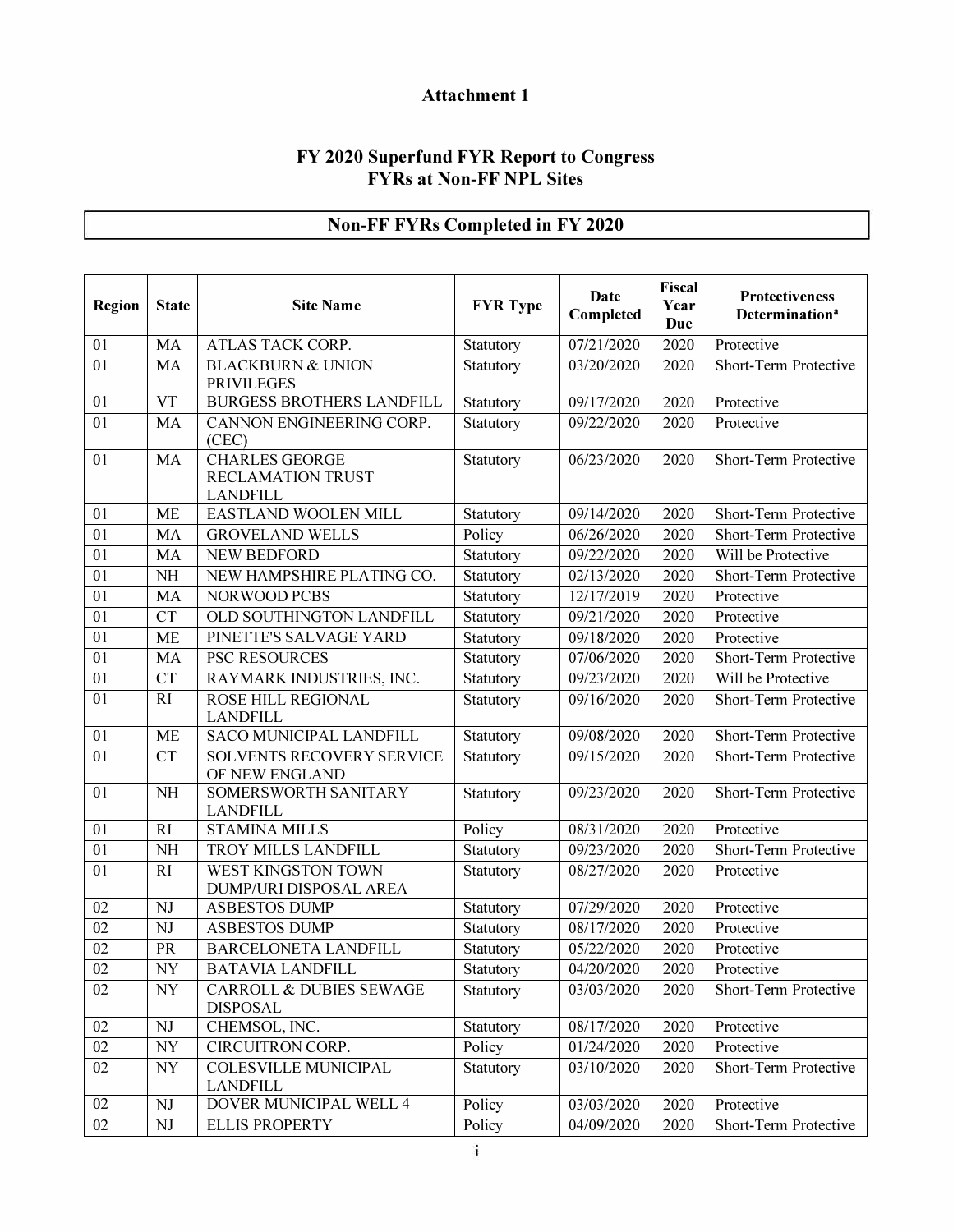| Region          | <b>State</b>             | <b>Site Name</b>                                    | <b>FYR Type</b> | <b>Date</b><br>Completed | Fiscal<br>Year<br><b>Due</b> | Protectiveness<br><b>Determination</b> <sup>a</sup> |
|-----------------|--------------------------|-----------------------------------------------------|-----------------|--------------------------|------------------------------|-----------------------------------------------------|
| 02              | <b>NY</b>                | FMC CORP. (DUBLIN ROAD<br>LANDFILL)                 | Statutory       | 03/31/2020               | 2020                         | Protective                                          |
| 02              | <b>NY</b>                | <b>GENERAL MOTORS (CENTRAL</b><br>FOUNDRY DIVISION) | Statutory       | 09/30/2020               | 2020                         | Protectiveness<br>Deferred                          |
| 02              | <b>NY</b>                | <b>GENZALE PLATING CO.</b>                          | Statutory       | 06/30/2020               | 2020                         | Short-Term Protective                               |
| 02              | NJ                       | <b>GLOBAL SANITARY LANDFILL</b>                     | Statutory       | $\overline{02}/21/2020$  | 2020                         | Protective                                          |
| $\overline{02}$ | NJ                       | HELEN KRAMER LANDFILL                               | Policy          | 09/30/2020               | 2020                         | Short-Term Protective                               |
| $\overline{02}$ | NJ                       | HERCULES, INC. (GIBBSTOWN<br>PLANT)                 | Statutory       | 01/24/2020               | 2020                         | Protective                                          |
| 02              | <b>NY</b>                | HERTEL LANDFILL                                     | Statutory       | 02/21/2020               | 2020                         | Protective                                          |
| $\overline{02}$ | $\rm{NJ}$                | IMPERIAL OIL CO.,                                   | Statutory       | 01/24/2020               | 2020                         | Will be Protective                                  |
|                 |                          | INC/CHAMPION CHEMICALS                              |                 |                          |                              |                                                     |
| 02              | NJ                       | JACKSON TOWNSHIP LANDFILL                           | Statutory       | 05/22/2020               | 2020                         | Protective                                          |
| 02              | NJ                       | <b>JIS LANDFILL</b>                                 | Statutory       | 11/19/2019               | 2020                         | Protective                                          |
| 02              | NJ                       | <b>JOHNSON &amp; TOWERS</b>                         | Policy          | 02/11/2020               | 2020                         | Protective                                          |
| 02              | NJ                       | <b>KING OF PRUSSIA</b>                              | Policy          | 06/12/2020               | 2020                         | Protective                                          |
| 02              | <b>NY</b>                | <b>LAWRENCE AVIATION</b><br>INDUSTRIES, INC.        | Statutory       | 03/31/2020               | 2020                         | Short-Term Protective                               |
| 02              | <b>NY</b>                | LI TUNGSTEN CORP.                                   | Statutory       | 07/28/2020               | 2020                         | Protective                                          |
| 02              | <b>NY</b>                | MATTIACE PETROCHEMICAL<br>CO., INC.                 | Policy          | 05/22/2020               | 2020                         | Will be Protective                                  |
| 02              | $\mathbf{N}\mathbf{J}$   | MONROE TOWNSHIP LANDFILL                            | Statutory       | 11/18/2019               | 2020                         | Protective                                          |
| 02              | NJ                       | MONTGOMERY TOWNSHIP<br>HOUSING DEVELOPMENT          | Policy          | 07/29/2020               | 2021                         | Protective                                          |
| 02              | NY                       | <b>ONONDAGA LAKE</b>                                | Statutory       | 03/10/2020               | 2020                         | Will be Protective                                  |
| 02              | <b>NY</b>                | ONONDAGA LAKE                                       | Statutory       | 09/30/2020               | 2020                         | Protectiveness<br>Deferred                          |
| 02              | <b>NY</b>                | ONONDAGA LAKE                                       | Statutory       | 05/12/2020               | 2020                         | Will be Protective                                  |
| 02              | <b>NY</b>                | ONONDAGA LAKE                                       | Statutory       | 06/11/2020               | 2020                         | Short-Term Protective                               |
| 02              | <b>NY</b>                | PETER COOPER                                        | Statutory       | 12/20/2019               | 2020                         | Protective                                          |
| $\overline{02}$ | NJ                       | PULVERIZING SERVICES                                | Statutory       | 12/20/2019               | 2020                         | Protective                                          |
| 02              | NY                       | RAMAPO LANDFILL                                     | Statutory       | 02/21/2020               | 2020                         | Short-Term Protective                               |
| 02              | <b>NJ</b>                | ROCKAWAY BOROUGH WELL<br><b>FIELD</b>               | Policy          | 09/01/2020               | 2020                         | Short-Term Protective                               |
| 02              | NJ                       | ROCKAWAY TOWNSHIP WELLS                             | Policy          | 09/23/2020               | 2020                         | Short-Term Protective                               |
| 02              | NJ                       | ROCKY HILL MUNICIPAL WELL                           | Policy          | 07/29/2020               | 2021                         | Protective                                          |
| 02              | PR                       | <b>VEGA BAJA SOLID WASTE</b><br><b>DISPOSAL</b>     | Statutory       | 09/30/2020               | 2020                         | Short-Term Protective                               |
| 02              | NY                       | VOLNEY MUNICIPAL LANDFILL                           | Statutory       | 07/07/2020               | 2020                         | Short-Term Protective                               |
| 02              | $\ensuremath{\text{NY}}$ | YORK OIL CO.                                        | Statutory       | 01/14/2020               | 2020                         | Short-Term Protective                               |
| 03              | VA                       | ATLANTIC WOOD INDUSTRIES,<br>INC.                   | Statutory       | 05/19/2020               | 2020                         | Will be Protective                                  |
| 03              | PA                       | <b>BALLY GROUND WATER</b><br><b>CONTAMINATION</b>   | Statutory       | 05/29/2020               | 2020                         | Short-Term Protective                               |
| 03              | PA                       | BERKLEY PRODUCTS CO. DUMP                           | Statutory       | 09/02/2020               | 2020                         | Short-Term Protective                               |
| 03              | PA                       | <b>BERKS LANDFILL</b>                               | Statutory       | 07/08/2020               | 2020                         | Protective                                          |
| $\overline{03}$ | <b>MD</b>                | <b>BUSH VALLEY LANDFILL</b>                         | Statutory       | 07/01/2020               | 2020                         | Protective                                          |
| 03              | PA                       | COMMODORE<br>SEMICONDUCTOR GROUP                    | Policy          | 06/16/2020               | 2020                         | Short-Term Protective                               |
| 03              | DE                       | DELAWARE SAND & GRAVEL<br><b>LANDFILL</b>           | Statutory       | 08/19/2020               | 2020                         | Short-Term Protective                               |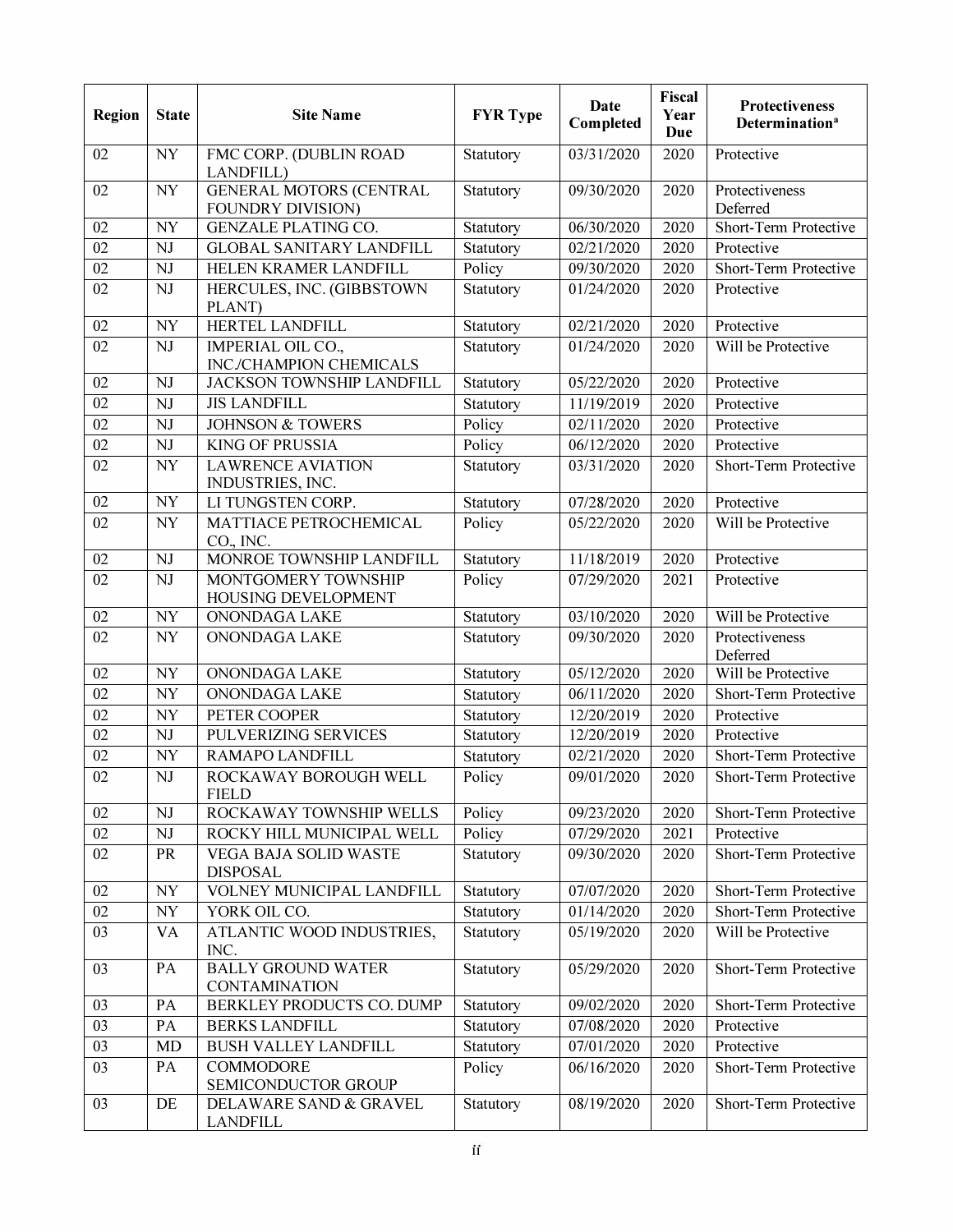| <b>Region</b> | <b>State</b> | <b>Site Name</b>                                                           | <b>FYR Type</b> | Date<br>Completed       | Fiscal<br>Year<br>Due | <b>Protectiveness</b><br>Determination <sup>a</sup> |
|---------------|--------------|----------------------------------------------------------------------------|-----------------|-------------------------|-----------------------|-----------------------------------------------------|
| 03            | DE           | E.I. DU PONT DE NEMOURS &<br>CO., INC. (NEWPORT PIGMENT<br>PLANT LANDFILL) | Statutory       | 04/14/2020              | 2020                  | Not Protective                                      |
| 03            | VA           | FIRST PIEDMONT CORP. ROCK<br><b>QUARRY (ROUTE 719)</b>                     | Statutory       | 01/22/2020              | 2020                  | Protective                                          |
| 03            | <b>VA</b>    | H & H INC., BURN PIT                                                       | Statutory       | 06/03/2020              | 2020                  | Short-Term Protective                               |
| 03            | PA           | <b>HAVERTOWN PCP</b>                                                       | Statutory       | $\overline{09/17/2020}$ | 2020                  | Short-Term Protective                               |
| 03            | PA           | <b>HELLERTOWN</b><br>MANUFACTURING CO.                                     | Statutory       | 04/20/2020              | 2020                  | Short-Term Protective                               |
| 03            | PA           | HUNTERSTOWN ROAD                                                           | Statutory       | 08/04/2020              | 2020                  | Protective                                          |
| 03            | MD           | KANE & LOMBARD STREET<br><b>DRUMS</b>                                      | Statutory       | 05/15/2020              | 2020                  | Protective                                          |
| 03            | PA           | <b>KEYSTONE SANITATION</b><br><b>LANDFILL</b>                              | Statutory       | 09/14/2020              | 2020                  | Short-Term Protective                               |
| 03            | <b>VA</b>    | <b>L.A. CLARKE &amp; SON</b>                                               | Statutory       | 08/03/2020              | 2020                  | Will be Protective                                  |
| 03            | PA           | LEHIGH ELECTRIC &<br>ENGINEERING CO.                                       | Statutory       | 01/30/2020              | 2020                  | Protective                                          |
| 03            | PA           | <b>MALVERN TCE</b>                                                         | Statutory       | 09/16/2020              | 2020                  | Short-Term Protective                               |
| 03            | PA           | MCADOO ASSOCIATES                                                          | Statutory       | 06/16/2020              | 2020                  | Protective                                          |
| 03            | PA           | <b>MODERN SANITATION</b><br><b>LANDFILL</b>                                | Statutory       | 02/24/2020              | 2020                  | Protective                                          |
| 03            | PA           | MW MANUFACTURING                                                           | Statutory       | 08/11/2020              | 2020                  | Protective                                          |
| 03            | DE           | NCR CORP. (MILLSBORO PLANT)                                                | Statutory       | 06/25/2020              | 2020                  | Protective                                          |
| 03            | PA           | <b>NORTH PENN - AREA 12</b>                                                | Policy          | 09/17/2020              | 2020                  | Short-Term Protective                               |
| 03            | PA           | <b>OSBORNE LANDFILL</b>                                                    | Statutory       | 06/11/2020              | 2020                  | Short-Term Protective                               |
| 03            | PA           | PRICE BATTERY LEAD<br><b>SMELTER</b>                                       | Statutory       | 07/24/2020              | 2020                  | Short-Term Protective                               |
| 03            | PA           | PUBLICKER INDUSTRIES INC.                                                  | Statutory       | 11/26/2019              | 2020                  | Protective                                          |
| 03            | <b>VA</b>    | SAUNDERS SUPPLY CO.                                                        | Statutory       | 12/11/2019              | 2020                  | Short-Term Protective                               |
| 03            | PA           | STRASBURG LANDFILL                                                         | Statutory       | 04/14/2020              | 2020                  | Protective                                          |
| 03            | DE           | SUSSEX COUNTY LANDFILL NO.<br>5                                            | Discretionary   | 02/20/2020              | 2020                  | Protective                                          |
| 03            | DE           | <b>TYBOUTS CORNER LANDFILL</b>                                             | Policy          | 07/14/2020              | 2020                  | Short-Term Protective                               |
| 03            | <b>VA</b>    | <b>U.S. TITANIUM</b>                                                       | Statutory       | 03/20/2020              | 2020                  | Short-Term Protective                               |
| 03            | WV           | VIENNA TETRACHLOROETHENE                                                   | Policy          | 12/17/2019              | 2020                  | Short-Term Protective                               |
| 03            | PA           | WHITMOYER LABORATORIES                                                     | Statutory       | 04/14/2020              | 2020                  | Short-Term Protective                               |
| 04            | FL           | AGRICO CHEMICAL CO.                                                        | Statutory       | 05/15/2020              | 2020                  | Short-Term Protective                               |
| 04            | AL           | <b>ANNISTON PCB SITE</b><br>(MONSANTO CO)                                  | Statutory       | 09/30/2020              | 2020                  | Short-Term Protective                               |
| 04            | <b>SC</b>    | AQUA-TECH ENVIRONMENTAL<br>INC (GROCE LABS)                                | Statutory       | 09/25/2020              | 2020                  | Short-Term Protective                               |
| 04            | <b>FL</b>    | <b>BROWN'S DUMP</b>                                                        | Statutory       | 12/10/2019              | 2020                  | Will be Protective                                  |
| 04            | NC           | CAROLINA TRANSFORMER CO.                                                   | Policy          | 09/21/2020              | 2020                  | Protectiveness<br>Deferred                          |
| 04            | TN           | CARRIER AIR CONDITIONING<br>CO.                                            | Statutory       | 09/28/2020              | 2020                  | Short-Term Protective                               |
| 04            | NC           | <b>CHARLES MACON LAGOON</b><br>AND DRUM STORAGE                            | Policy          | 09/25/2020              | 2020                  | Short-Term Protective                               |
| 04            | <b>FL</b>    | CHEMFORM, INC.                                                             | Statutory       | 09/21/2020              | 2020                  | Short-Term Protective                               |
| 04            | NC           | DAVIS PARK ROAD TCE                                                        | Policy          | $\frac{09}{29292020}$   | 2020                  | Protective                                          |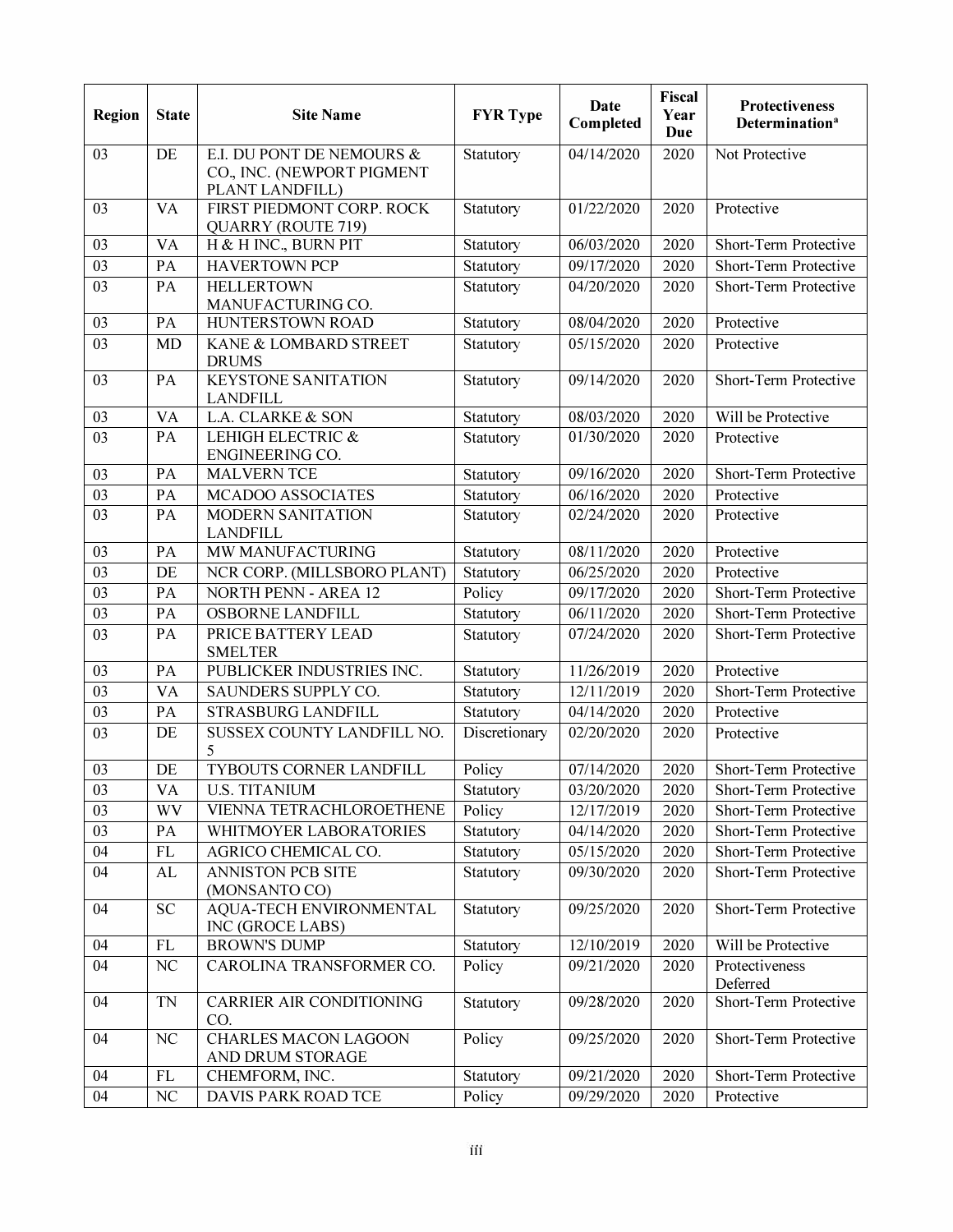| Region | <b>State</b>   | <b>Site Name</b>                                                                       | <b>FYR Type</b> | <b>Date</b><br>Completed | Fiscal<br>Year<br>Due | Protectiveness<br>Determination <sup>a</sup> |
|--------|----------------|----------------------------------------------------------------------------------------|-----------------|--------------------------|-----------------------|----------------------------------------------|
| 04     | NC             | FCX, INC. (WASHINGTON<br>PLANT)                                                        | Statutory       | 09/25/2020               | 2020                  | Short-Term Protective                        |
| 04     | <b>FL</b>      | HIPPS ROAD LANDFILL                                                                    | Statutory       | 09/30/2020               | 2020                  | Protective                                   |
| 04     | <b>TN</b>      | <b>ICG ISELIN RAILROAD YARD</b>                                                        | Statutory       | 04/01/2020               | 2020                  | Protective                                   |
| 04     | <b>FL</b>      | JACKSONVILLE ASH SITE                                                                  | Statutory       | 12/10/2019               | 2020                  | Will be Protective                           |
| 04     | N <sub>C</sub> | JFD ELECTRONICS/CHANNEL<br><b>MASTER</b>                                               | Statutory       | 09/16/2020               | 2020                  | Protectiveness<br>Deferred                   |
| 04     | <b>FL</b>      | <b>JJ SEIFERT MACHINE</b>                                                              | Statutory       | 01/17/2020               | 2020                  | Protectiveness<br>Deferred                   |
| 04     | <b>SC</b>      | MACALLOY CORPORATION                                                                   | Policy          | 08/20/2020               | 2020                  | Protective                                   |
| 04     | <b>FL</b>      | <b>MADISON COUNTY SANITARY</b><br><b>LANDFILL</b>                                      | Statutory       | 09/21/2020               | 2020                  | Short-Term Protective                        |
| 04     | GA             | MONSANTO CORP. (AUGUSTA<br>PLANT)                                                      | Policy          | 09/17/2020               | 2020                  | Short-Term Protective                        |
| 04     | <b>TN</b>      | NORTH HOLLYWOOD DUMP                                                                   | Statutory       | 09/17/2020               | 2020                  | Short-Term Protective                        |
| 04     | <b>FL</b>      | NORTHWEST 58TH STREET<br><b>LANDFILL</b>                                               | Statutory       | 06/24/2020               | 2020                  | Protective                                   |
| 04     | <b>SC</b>      | PARA-CHEM SOUTHERN, INC.                                                               | Statutory       | 09/15/2020               | 2020                  | Protective                                   |
| 04     | <b>FL</b>      | PEAK OIL CO/BAY DRUM CO.                                                               | Statutory       | 09/30/2020               | 2020                  | Short-Term Protective                        |
| 04     | <b>FL</b>      | PIONEER SAND CO.                                                                       | Policy          | 11/22/2019               | 2020                  | Protective                                   |
| 04     | <b>FL</b>      | <b>SANFORD DRY CLEANERS</b>                                                            | Policy          | 06/02/2020               | 2020                  | Short-Term Protective                        |
| 04     | <b>FL</b>      | SANFORD GASIFICATION PLANT                                                             | Statutory       | 12/18/2019               | 2020                  | Protective                                   |
| 04     | <b>SC</b>      | SANGAMO WESTON,<br>INC./TWELVE-MILE<br>CREEK/LAKE HARTWELL PCB<br><b>CONTAMINATION</b> | Statutory       | 06/02/2020               | 2020                  | Protective                                   |
| 04     | <b>SC</b>      | <b>SCRDI DIXIANA</b>                                                                   | Statutory       | 09/30/2020               | 2020                  | Short-Term Protective                        |
| 04     | FL             | SHERWOOD MEDICAL<br><b>INDUSTRIES</b>                                                  | Statutory       | 05/08/2020               | 2020                  | Short-Term Protective                        |
| 04     | <b>TN</b>      | SIXTY ONE INDUSTRIAL PARK                                                              | Statutory       | 09/24/2020               | 2020                  | Short-Term Protective                        |
| 04     | FL             | <b>STANDARD AUTO BUMPER</b><br>CORP.                                                   | Statutory       | 06/24/2020               | 2020                  | Protective                                   |
| 04     | <b>FL</b>      | STAUFFER CHEMICAL CO<br>(TAMPA)                                                        | Statutory       | 06/24/2020               | 2020                  | Short-Term Protective                        |
| 04     | <b>FL</b>      | STAUFFER CHEMICAL CO.<br>(TARPON SPRINGS)                                              | Statutory       | 06/30/2020               | 2020                  | Protective                                   |
| 04     | <b>SC</b>      | TOWNSEND SAW CHAIN CO.                                                                 | Statutory       | 07/07/2020               | 2020                  | Protective                                   |
| 04     | AL             | <b>TRIANA/TENNESSEE RIVER</b>                                                          | Policy          | 07/27/2020               | 2020                  | Short-Term Protective                        |
| 04     | NC             | <b>WEYERHAEUSER CO</b><br>PLYMOUTH WOOD TRTNG PT                                       | Statutory       | 07/16/2020               | 2020                  | Short-Term Protective                        |
| 04     | TN             | WRIGLEY CHARCOAL PLANT                                                                 | Statutory       | 09/25/2020               | 2020                  | Protectiveness<br>Deferred                   |
| 04     | <b>FL</b>      | YELLOW WATER ROAD                                                                      | Statutory       | 09/25/2020               | 2020                  | Protective                                   |
| 05     | MI             | <b>ADAM'S PLATING</b>                                                                  | Statutory       | 06/15/2020               | 2020                  | Protectiveness<br>Deferred                   |
| 05     | IL             | AMOCO CHEMICALS (JOLIET<br>LANDFILL)                                                   | Statutory       | 09/23/2020               | 2020                  | Short-Term Protective                        |
| 05     | WI             | BETTER BRITE PLATING CO.<br>CHROME AND ZINC SHOPS                                      | Statutory       | 11/18/2019               | 2020                  | Short-Term Protective                        |
| 05     | <b>OH</b>      | <b>BUCKEYE RECLAMATION</b>                                                             | Statutory       | 05/18/2020               | 2019                  | Protective                                   |
| 05     | MI             | <b>CHEM CENTRAL</b>                                                                    | Statutory       | 11/07/2019               | 2020                  | Protectiveness<br>Deferred                   |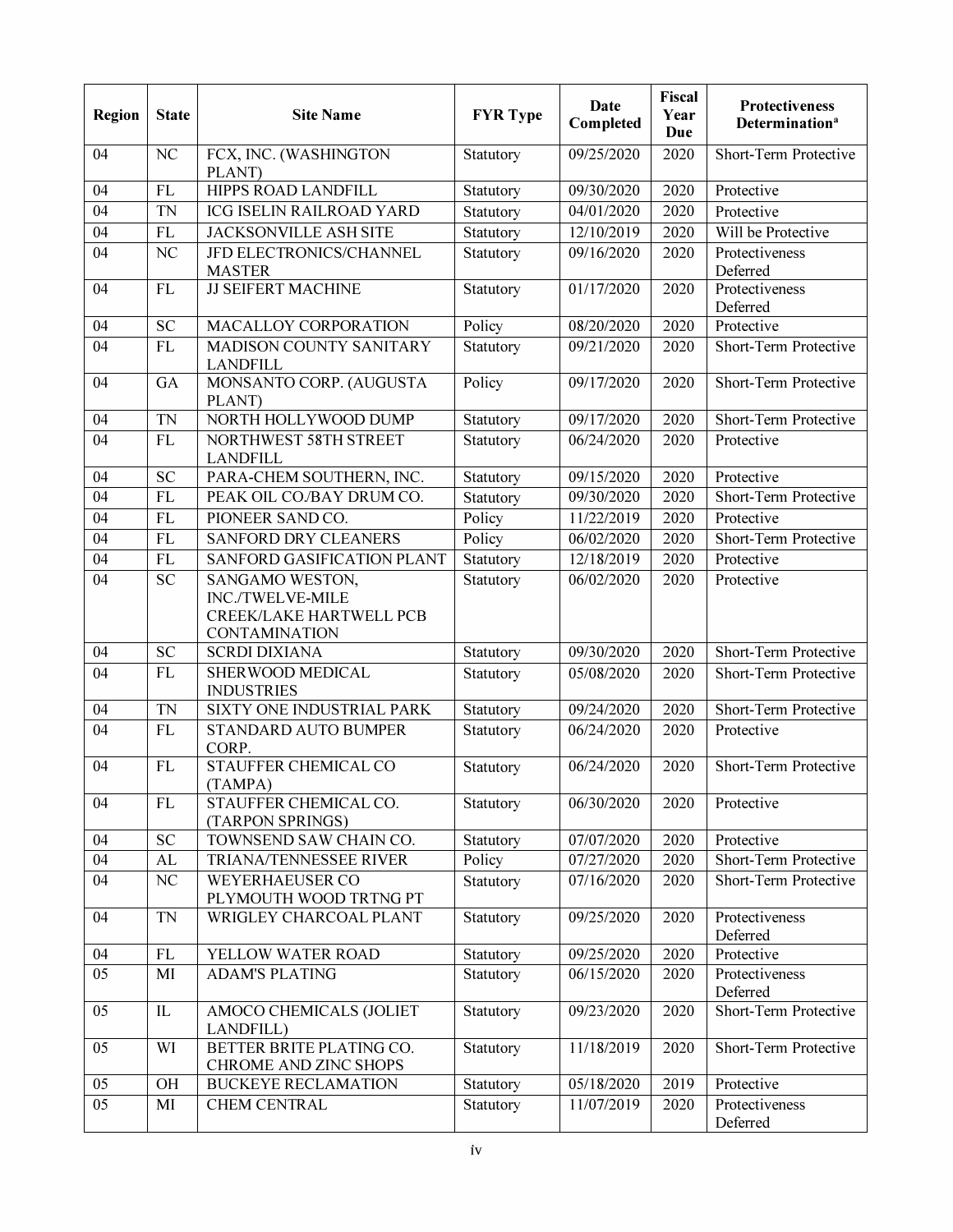| Region          | <b>State</b>               | <b>Site Name</b>                                     | <b>FYR Type</b> | <b>Date</b><br>Completed | Fiscal<br>Year<br>Due | Protectiveness<br><b>Determination</b> <sup>a</sup> |
|-----------------|----------------------------|------------------------------------------------------|-----------------|--------------------------|-----------------------|-----------------------------------------------------|
| 05              | <b>OH</b>                  | <b>CHEMICAL RECOVERY</b><br><b>SYSTEMS</b>           | Statutory       | 07/16/2020               | 2020                  | Protectiveness<br>Deferred                          |
| 05              | IN                         | <b>COLUMBUS OLD MUNICIPAL</b><br>LANDFILL #1         | Statutory       | 08/07/2020               | 2020                  | Short-Term Protective                               |
| 05              | IL                         | <b>CROSS BROTHERS PAIL</b><br>RECYCLING (PEMBROKE)   | Statutory       | 08/04/2020               | 2020                  | Protectiveness<br>Deferred                          |
| 05              | WI                         | DELAVAN MUNICIPAL WELL #4                            | Statutory       | 09/14/2020               | 2020                  | Protective                                          |
| 05              | IL                         | DEPUE/NEW JERSEY<br>ZINC/MOBIL CHEMICAL CORP.        | Statutory       | 06/24/2020               | 2020                  | Short-Term Protective                               |
| 05              | MI                         | DUELL & GARDNER LANDFILL                             | Statutory       | 03/03/2020               | 2020                  | Protective                                          |
| 05              | IL                         | EAGLE ZINC CO DIV T L<br><b>DIAMOND</b>              | Statutory       | 07/30/2020               | 2020                  | Protective                                          |
| 05              | IN                         | <b>FISHER-CALO</b>                                   | Statutory       | 08/24/2020               | 2020                  | Protectiveness<br>Deferred                          |
| 05              | WI                         | FOX RIVER NRDA/PCB<br><b>RELEASES</b>                | Statutory       | 11/25/2019               | 2019                  | Not Protective                                      |
| 05              | IN                         | <b>GALEN MYERS DUMP/DRUM</b><br><b>SALVAGE</b>       | Statutory       | 08/25/2020               | 2020                  | Short-Term Protective                               |
| 05              | IL                         | <b>GALESBURG/KOPPERS CO.</b>                         | Statutory       | 09/14/2020               | 2020                  | Short-Term Protective                               |
| 05              | IL                         | <b>HEGELER ZINC</b>                                  | Statutory       | 09/14/2020               | 2020                  | Short-Term Protective                               |
| 05              | MI                         | HI-MILL MANUFACTURING CO.                            | Statutory       | 09/30/2020               | 2020                  | Protectiveness<br>Deferred                          |
| 05              | MI                         | <b>IONIA CITY LANDFILL</b>                           | Statutory       | 07/06/2020               | 2020                  | Short-Term Protective                               |
| $\overline{05}$ | MI                         | <b>K&amp;L AVENUE LANDFILL</b>                       | Statutory       | 04/03/2020               | 2019                  | Short-Term Protective                               |
| 05              | MI                         | KENTWOOD LANDFILL                                    | Statutory       | 10/18/2019               | 2020                  | Short-Term Protective                               |
| 05              | MI                         | KYSOR INDUSTRIAL CORP.                               | Statutory       | 08/28/2020               | 2020                  | Short-Term Protective                               |
| 05              | IN                         | LAKELAND DISPOSAL SERVICE,<br>INC.                   | Statutory       | 06/19/2020               | 2020                  | Protective                                          |
| 05              | WI                         | LEMBERGER LANDFILL, INC.                             | Statutory       | 07/20/2020               | 2020                  | Short-Term Protective                               |
| 05              | WI                         | <b>LEMBERGER TRANSPORT &amp;</b><br><b>RECYCLING</b> | Statutory       | 07/20/2020               | 2020                  | Short-Term Protective                               |
| 05              | IN                         | <b>LEMON LANE LANDFILL</b>                           | Policy          | 05/18/2020               | 2020                  | Protective                                          |
| 05              | IN                         | <b>MARION (BRAGG) DUMP</b>                           | Statutory       | 09/04/2020               | 2020                  | Short-Term Protective                               |
| 05              | WI                         | <b>MASTER DISPOSAL SERVICE</b><br><b>LANDFILL</b>    | Statutory       | 04/16/2020               | 2020                  | Protective                                          |
| 05              | <b>OH</b>                  | MIAMI COUNTY INCINERATOR                             | Statutory       | 06/09/2020               | 2020                  | Protective                                          |
| $\overline{05}$ | MI                         | MICHIGAN DISPOSAL SERVICE<br>(CORK STREET LANDFILL)  | Statutory       | 09/29/2020               | 2020                  | Short-Term Protective                               |
| 05              | IN                         | <b>MIDCO II</b>                                      | Statutory       | 01/14/2020               | 2019                  | Short-Term Protective                               |
| 05              | $\mathbf{L}$               | MIG/DEWANE LANDFILL                                  | Statutory       | 12/11/2019               | 2020                  | Short-Term Protective                               |
| 05              | WI                         | MOSS-AMERICAN CO., INC.<br>(KERR-MCGEE OIL CO.)      | Statutory       | 12/11/2019               | 2020                  | Short-Term Protective                               |
| 05              | $\ensuremath{\mathsf{IN}}$ | NINTH AVENUE DUMP                                    | Statutory       | 06/03/2020               | 2020                  | Short-Term Protective                               |
| 05              | <b>MN</b>                  | NL<br>INDUSTRIES/TARACORP/GOLDE<br>N AUTO            | Statutory       | 01/28/2020               | 2020                  | Short-Term Protective                               |
| 05              | WI                         | NORTHERN ENGRAVING CO.                               | Statutory       | 03/12/2020               | 2020                  | Short-Term Protective                               |
| 05              | WI                         | PENTA WOOD PRODUCTS                                  | Statutory       | 06/17/2020               | 2020                  | Short-Term Protective                               |
| 05              | <b>OH</b>                  | PETERS CARTRIDGE FACTORY                             | Statutory       | 03/16/2020               | 2020                  | Short-Term Protective                               |
| $\overline{05}$ | <b>MN</b>                  | PINE BEND SANITARY<br><b>LANDFILL</b>                | Statutory       | 02/03/2020               | 2020                  | Protective                                          |
| 05              | MI                         | PMC GROUNDWATER                                      | Statutory       | 03/05/2020               | 2020                  | Short-Term Protective                               |
|                 |                            |                                                      | $\mathbf V$     |                          |                       |                                                     |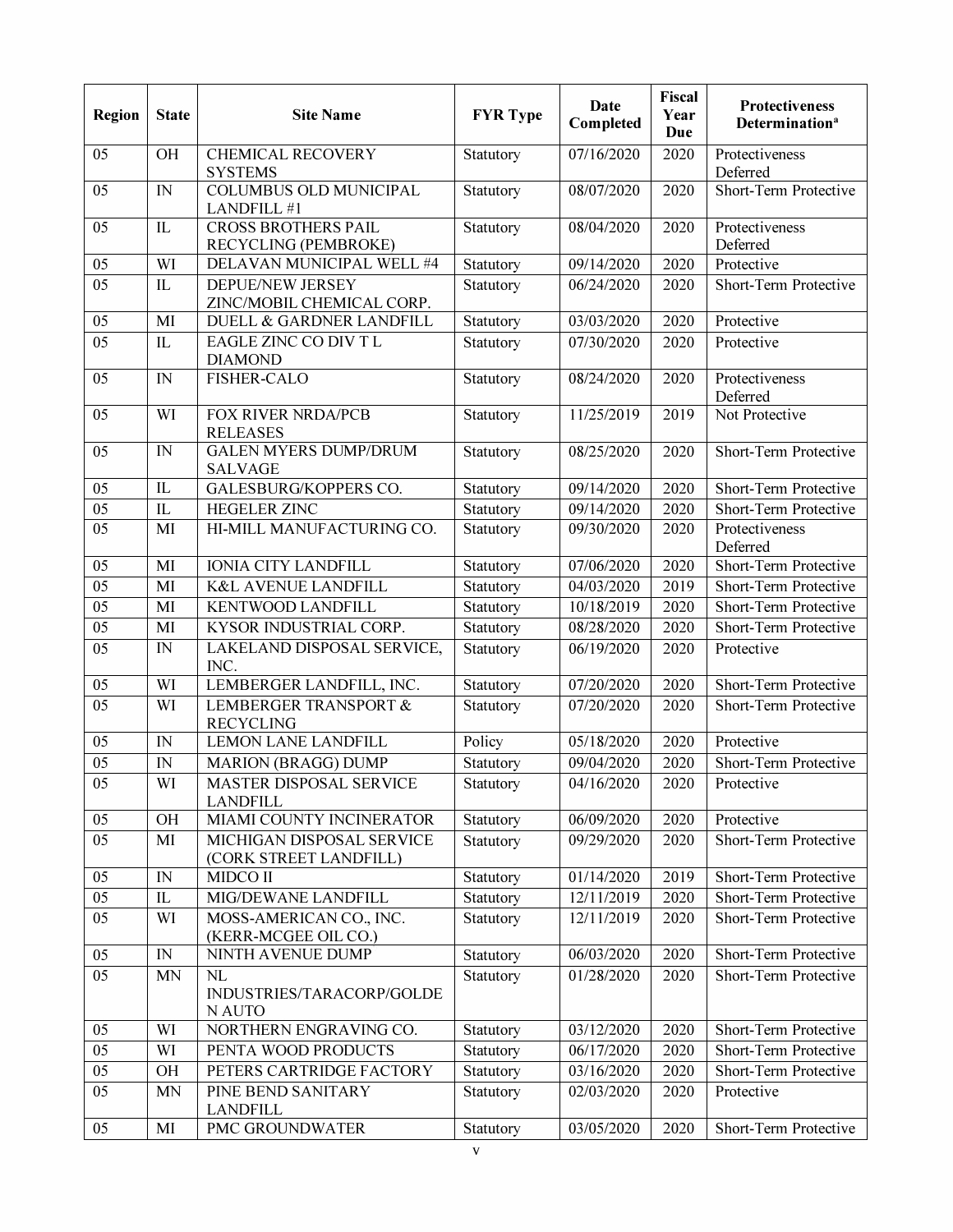| Region          | <b>State</b> | <b>Site Name</b>                                        | <b>FYR Type</b> | Date<br>Completed | Fiscal<br>Year<br>Due | <b>Protectiveness</b><br>Determination <sup>a</sup> |
|-----------------|--------------|---------------------------------------------------------|-----------------|-------------------|-----------------------|-----------------------------------------------------|
| 05              | MI           | <b>RASMUSSEN'S DUMP</b>                                 | Statutory       | 03/20/2020        | 2020                  | Short-Term Protective                               |
| 05              | <b>OH</b>    | REILLY TAR & CHEMICAL<br>CORP. (DOVER PLANT)            | Statutory       | 05/20/2020        | 2020                  | Short-Term Protective                               |
| 05              | IN           | REILLY TAR & CHEMICAL<br>CORP. (INDIANAPOLIS PLANT)     | Statutory       | 02/03/2020        | 2020                  | Short-Term Protective                               |
| 05              | MI           | ROCKWELL INTERNATIONAL<br>CORP. (ALLEGAN PLANT)         | Statutory       | 04/24/2020        | 2020                  | Short-Term Protective                               |
| 05              | WI           | SAUK COUNTY LANDFILL                                    | Statutory       | 09/30/2020        | 2020                  | Short-Term Protective                               |
| 05              | WI           | <b>SHEBOYGAN HARBOR &amp; RIVER</b>                     | Statutory       | 08/21/2020        | 2019                  | Not Protective                                      |
| 05              | WI           | SPICKLER LANDFILL                                       | Statutory       | 05/26/2020        | 2020                  | Short-Term Protective                               |
| $\overline{05}$ | <b>MN</b>    | ST. REGIS PAPER CO.                                     | Statutory       | 07/16/2020        | 2020                  | Not Protective                                      |
| 05              | MI           | STURGIS MUNICIPAL WELLS                                 | Policy          | 06/29/2020        | 2020                  | Protectiveness<br>Deferred                          |
| 05              | MI           | THERMO-CHEM, INC.                                       | Statutory       | 07/27/2020        | 2020                  | Short-Term Protective                               |
| 05              | IN           | TIPPECANOE SANITARY<br>LANDFILL, INC.                   | Statutory       | 09/30/2020        | 2020                  | Short-Term Protective                               |
| 05              | WI           | TOMAH MUNICIPAL SANITARY<br><b>LANDFILL</b>             | Statutory       | 01/02/2020        | 2020                  | Short-Term Protective                               |
| 05              | MI           | <b>U.S. AVIEX</b>                                       | Statutory       | 02/03/2020        | 2020                  | Short-Term Protective                               |
| 05              | <b>MN</b>    | <b>WAITE PARK WELLS</b>                                 | Statutory       | 06/24/2020        | 2020                  | Protectiveness<br>Deferred                          |
| 05              | WI           | <b>WAUSAU GROUND WATER</b><br><b>CONTAMINATION</b>      | Policy          | 04/09/2020        | 2020                  | Protectiveness<br>Deferred                          |
| 05              | <b>MN</b>    | <b>WINDOM DUMP</b>                                      | Statutory       | 04/14/2020        | 2020                  | Short-Term Protective                               |
| 05              | IL           | WOODSTOCK MUNICIPAL<br><b>LANDFILL</b>                  | Statutory       | 09/29/2020        | 2019                  | Short-Term Protective                               |
| 06              | LA           | AMERICAN CREOSOTE WORKS,<br>INC. (WINNFIELD PLANT)      | Statutory       | 03/16/2020        | 2020                  | Short-Term Protective                               |
| 06              | <b>TX</b>    | <b>BAILEY WASTE DISPOSAL</b>                            | Statutory       | 06/09/2020        | 2020                  | Short-Term Protective                               |
| 06              | <b>TX</b>    | BIO-ECOLOGY SYSTEMS, INC.                               | Policy          | 06/09/2020        | 2020                  | Protective                                          |
| 06              | <b>TX</b>    | CRYSTAL CHEMICAL CO.                                    | Statutory       | 09/17/2020        | 2020                  | Short-Term Protective                               |
| 06              | <b>TX</b>    | EAST 67TH STREET GROUND<br><b>WATER PLUME</b>           | Statutory       | 09/23/2020        | 2020                  | Will be Protective                                  |
| 06              | LA           | <b>GULF STATE UTILITIES-NORTH</b><br><b>RYAN STREET</b> | Statutory       | 11/12/2019        | 2020                  | Protective                                          |
| 06              | OK           | HUDSON REFINERY                                         | Statutory       | 02/11/2020        | 2020                  | Protective                                          |
| 06              | AR           | JACKSONVILLE MUNICIPAL<br><b>LANDFILL</b>               | Statutory       | 09/25/2020        | 2020                  | Protective                                          |
| 06              | AR           | MOUNTAIN PINE PRESSURE<br><b>TREATING</b>               | Statutory       | 09/29/2020        | 2020                  | Short-Term Protective                               |
| 06              | <b>NM</b>    | NORTH RAILROAD AVENUE<br><b>PLUME</b>                   | Policy          | 08/16/2020        | 2020                  | Short-Term Protective                               |
| 06              | NM           | PREWITT ABANDONED<br><b>REFINERY</b>                    | Statutory       | 05/27/2020        | 2020                  | Short-Term Protective                               |
| 06              | AR           | ROGERS ROAD MUNICIPAL<br><b>LANDFILL</b>                | Statutory       | 09/25/2020        | 2020                  | Protective                                          |
| 06              | <b>TX</b>    | <b>RSR CORPORATION</b>                                  | Statutory       | 08/19/2020        | 2020                  | Short-Term Protective                               |
| 06              | OK           | <b>SAND SPRINGS</b><br>PETROCHEMICAL COMPLEX            | Statutory       | 03/26/2020        | 2020                  | Protective                                          |
| 06              | <b>TX</b>    | SANDY BEACH ROAD GROUND<br><b>WATER PLUME</b>           | Statutory       | 09/14/2020        | 2020                  | Will be Protective                                  |
| 06              | <b>TX</b>    | SHERIDAN DISPOSAL SERVICES                              | Statutory       | 07/06/2020        | 2020                  | Protective                                          |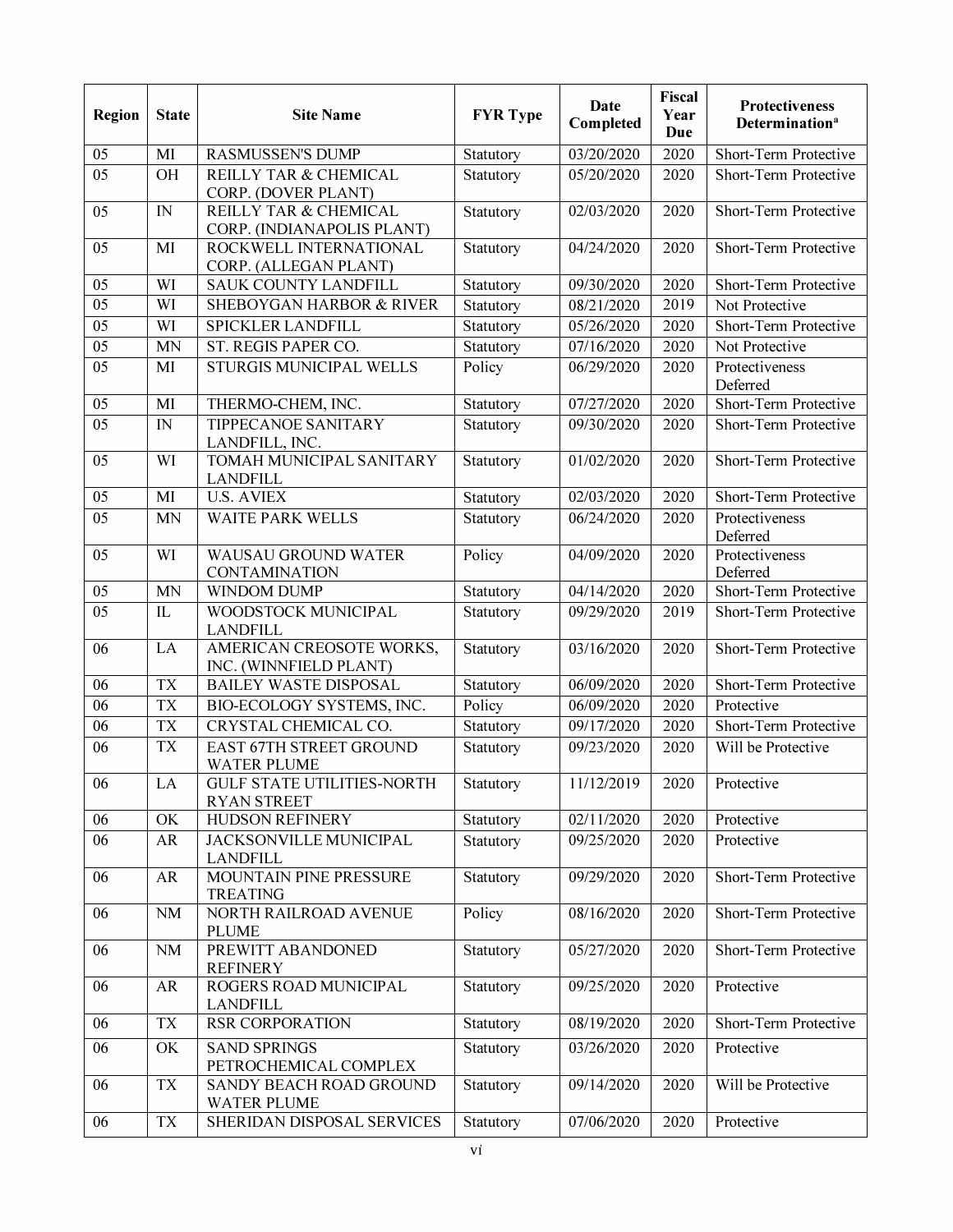| <b>Region</b>   | <b>State</b> | <b>Site Name</b>                                                                | <b>FYR Type</b> | <b>Date</b><br>Completed | Fiscal<br>Year<br><b>Due</b> | Protectiveness<br>Determination <sup>a</sup> |
|-----------------|--------------|---------------------------------------------------------------------------------|-----------------|--------------------------|------------------------------|----------------------------------------------|
| 06              | <b>TX</b>    | SOL LYNN/INDUSTRIAL<br><b>TRANSFORMERS</b>                                      | Statutory       | 09/11/2020               | 2020                         | Protectiveness<br>Deferred                   |
| 06              | <b>NM</b>    | <b>SOUTH VALLEY</b>                                                             | Statutory       | 03/25/2020               | 2020                         | Protective                                   |
| 06              | LA           | SOUTHERN SHIPBUILDING                                                           | Statutory       | 12/09/2019               | 2020                         | Short-Term Protective                        |
| 06              | OK           | TAR CREEK (OTTAWA COUNTY)                                                       | Statutory       | 09/28/2020               | 2020                         | Will be Protective                           |
| 06              | <b>TX</b>    | TEX-TIN CORP.                                                                   | Statutory       | 09/18/2020               | 2020                         | Short-Term Protective                        |
| 06              | <b>TX</b>    | UNITED CREOSOTING CO.                                                           | Statutory       | 09/23/2020               | 2020                         | Protectiveness<br>Deferred                   |
| 07              | <b>NE</b>    | 10TH STREET SITE                                                                | Statutory       | 07/09/2020               | 2020                         | Short-Term Protective                        |
| 07              | <b>KS</b>    | 29TH & MEAD GROUND WATER<br><b>CONTAMINATION</b>                                | Statutory       | 09/09/2020               | 2020                         | Short-Term Protective                        |
| 07              | <b>MO</b>    | BIG RIVER MINE TAILINGS/ST.<br>JOE MINERALS CORP.                               | Statutory       | 03/02/2020               | 2020                         | Will be Protective                           |
| 07              | <b>NE</b>    | <b>BRUNO CO-OP</b><br>ASSOCIATION/ASSOCIATED<br><b>PROPERTIES</b>               | Policy          | 08/25/2020               | 2020                         | Protective                                   |
| 07              | <b>KS</b>    | <b>CHEROKEE COUNTY</b>                                                          | Statutory       | 09/08/2020               | 2020                         | Protectiveness<br>Deferred                   |
| 07              | <b>MO</b>    | FINDETT CORP.                                                                   | Statutory       | 07/20/2020               | 2020                         | Protectiveness<br>Deferred                   |
| 07              | <b>MO</b>    | FULBRIGHT LANDFILL                                                              | Statutory       | 09/08/2020               | 2020                         | Short-Term Protective                        |
| 07              | IA           | <b>IOWA CITY FMGP</b>                                                           | Statutory       | 02/10/2020               | 2020                         | Protective                                   |
| 07              | IA           | <b>LABOUNTY</b>                                                                 | Statutory       | 05/20/2020               | 2020                         | Protective                                   |
| 07              | IA           | <b>LAWRENCE TODTZ FARM</b>                                                      | Statutory       | 09/21/2020               | 2020                         | Short-Term Protective                        |
| 07              | <b>MO</b>    | NEWTON COUNTY MINE<br><b>TAILINGS</b>                                           | Statutory       | 11/05/2019               | 2020                         | Will be Protective                           |
| 07              | <b>NE</b>    | PARKVIEW WELL                                                                   | Statutory       | 06/16/2020               | 2020                         | Protective                                   |
| 07              | <b>MO</b>    | <b>RIVERFRONT</b>                                                               | Statutory       | 11/15/2019               | 2020                         | Protectiveness<br>Deferred                   |
| 07              | IA           | <b>SHAW AVENUE DUMP</b>                                                         | Statutory       | 05/20/2020               | 2020                         | Protective                                   |
| 07              | IA           | SHELLER-GLOBE CORP.<br><b>DISPOSAL</b>                                          | Statutory       | 06/05/2020               | 2020                         | Protectiveness<br>Deferred                   |
| 07              | <b>MO</b>    | <b>SOUTHWEST JEFFERSON</b><br><b>COUNTY MINING</b>                              | Statutory       | 06/19/2020               | 2020                         | Will be Protective                           |
| 07              | <b>MO</b>    | <b>ST. LOUIS</b><br>AIRPORT/HAZELWOOD INTERIM<br>STORAGE/FUTURA COATINGS<br>CO. | Statutory       | 08/17/2020               | 2020                         | Protectiveness<br>Deferred                   |
| 08              | MT           | ANACONDA CO. SMELTER                                                            | Statutory       | 09/25/2020               | 2020                         | Will be Protective                           |
| 08              | CO           | FRENCH GULCH                                                                    | Discretionary   | 09/08/2020               | 2020                         | Not Protective                               |
| $\overline{08}$ | MT           | IDAHO POLE CO.                                                                  | Statutory       | 09/30/2020               | 2020                         | Short-Term Protective                        |
| 08              | UT           | <b>JACOBS SMELTER</b>                                                           | Statutory       | 09/23/2020               | 2020                         | Short-Term Protective                        |
| 08              | MT           | <b>LIBBY ASBESTOS SITE</b>                                                      | Statutory       | 06/22/2020               | 2020                         | Short-Term Protective                        |
| 08              | MT           | <b>LIBBY GROUND WATER</b><br><b>CONTAMINATION</b>                               | Statutory       | 07/16/2020               | 2020                         | Short-Term Protective                        |
| 08              | CO           | SAND CREEK INDUSTRIAL                                                           | Statutory       | 09/28/2020               | 2020                         | Protectiveness<br>Deferred                   |
| 08              | CO           | <b>STANDARD MINE</b>                                                            | Statutory       | 06/10/2020               | 2020                         | Will be Protective                           |
| 08              | CO           | <b>SUMMITVILLE MINE</b>                                                         | Statutory       | 09/25/2020               | 2020                         | Not Protective                               |
| 08              | CO           | URAVAN URANIUM PROJECT<br>(UNION CARBIDE CORP.)                                 | Statutory       | 09/15/2020               | 2020                         | Short-Term Protective                        |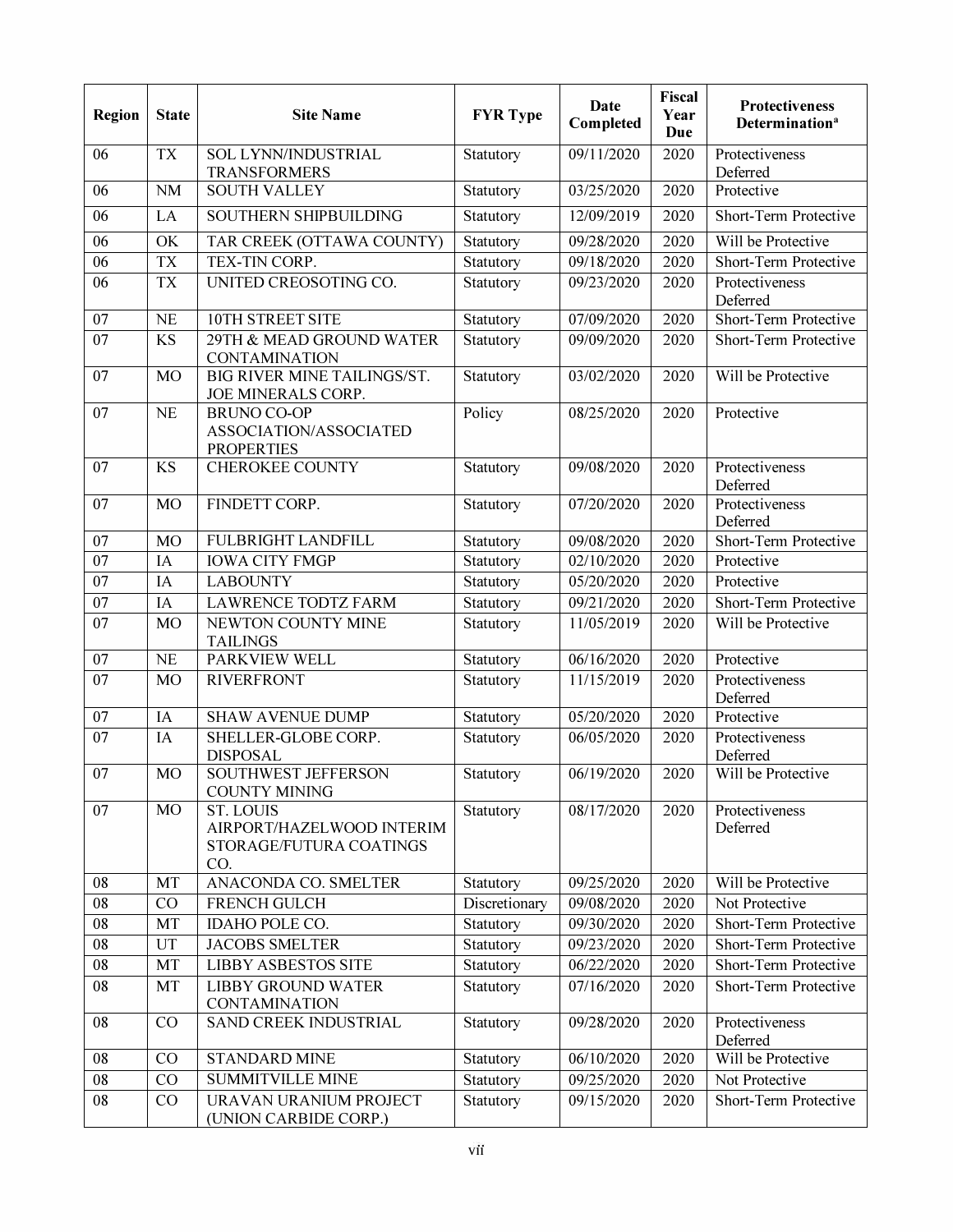| Region | <b>State</b>   | <b>Site Name</b>                                        | <b>FYR Type</b> | <b>Date</b><br>Completed | Fiscal<br>Year<br>Due | <b>Protectiveness</b><br>Determination <sup>a</sup> |
|--------|----------------|---------------------------------------------------------|-----------------|--------------------------|-----------------------|-----------------------------------------------------|
| 09     | CA             | <b>APPLIED MATERIALS</b>                                | Statutory       | 09/22/2020               | 2020                  | Protective                                          |
| 09     | CA             | CTS PRINTEX, INC.                                       | Policy          | 09/29/2020               | 2020                  | Protective                                          |
| 09     | CA             | <b>DEL AMO</b>                                          | Statutory       | 09/29/2020               | 2020                  | Short-Term Protective                               |
| 09     | H <sub>I</sub> | DEL MONTE CORP. (OAHU<br>PLANTATION)                    | Statutory       | 08/28/2020               | 2020                  | Protective                                          |
| 09     | CA             | DEL NORTE PESTICIDE<br><b>STORAGE</b>                   | Statutory       | 09/21/2020               | 2020                  | Protective                                          |
| 09     | CA             | FRESNO MUNICIPAL SANITARY<br><b>LANDFILL</b>            | Statutory       | 08/28/2020               | 2020                  | Short-Term Protective                               |
| 09     | CA             | HEWLETT-PACKARD (620-640<br>PAGE MILL ROAD)             | Statutory       | 09/11/2020               | 2020                  | Short-Term Protective                               |
| 09     | CA             | <b>INTERSIL INC/SIEMENS</b><br><b>COMPONENTS</b>        | Policy          | 09/28/2020               | 2020                  | Short-Term Protective                               |
| 09     | CA             | J.H. BAXTER & CO.                                       | Statutory       | 09/24/2020               | 2020                  | Protective                                          |
| 09     | CA             | LIQUID GOLD OIL CORP.                                   | Statutory       | 08/28/2020               | 2020                  | Short-Term Protective                               |
| 09     | CA             | LORENTZ BARREL & DRUM CO.                               | Statutory       | 09/24/2020               | 2020                  | Protective                                          |
| 09     | CA             | MONTROSE CHEMICAL CORP.                                 | Statutory       | 09/29/2020               | 2020                  | Short-Term Protective                               |
| 09     | AZ             | MOUNTAIN VIEW MOBILE<br><b>HOME ESTATES</b>             | Statutory       | 08/07/2020               | 2020                  | Protective                                          |
| 09     | AZ             | NINETEENTH AVENUE<br><b>LANDFILL</b>                    | Statutory       | 08/07/2020               | 2020                  | Protective                                          |
| 09     | CA             | OPERATING INDUSTRIES, INC.,<br><b>LANDFILL</b>          | Statutory       | 09/24/2020               | 2020                  | Short-Term Protective                               |
| 09     | CA             | PEMACO MAYWOOD                                          | Statutory       | 09/22/2020               | 2020                  | Short-Term Protective                               |
| 09     | AZ             | PHOENIX-GOODYEAR AIRPORT<br><b>AREA</b>                 | Statutory       | 09/18/2020               | 2020                  | Protective                                          |
| 09     | CA             | ROCKETS, FIREWORKS, AND<br><b>FLARES SITE</b>           | Statutory       | 08/28/2020               | 2020                  | Will be Protective                                  |
| 09     | CA             | SOUTH BAY ASBESTOS AREA                                 | Statutory       | 09/21/2020               | 2020                  | Protective                                          |
| 09     | CA             | SOUTHERN CALIFORNIA<br>EDISON CO. (VISALIA<br>POLEYARD) | Statutory       | 09/11/2020               | 2020                  | Protective                                          |
| 10     | <b>WA</b>      | <b>COAL CREEK AKA ROSS</b><br><b>ELECTRIC</b>           | Statutory       | 08/25/2020               | 2020                  | Short-Term Protective                               |
| 10     | <b>WA</b>      | COMMENCEMENT BAY, NEAR<br><b>SHORE/TIDE FLATS</b>       | Statutory       | 04/22/2020               | 2020                  | Not Protective                                      |
| 10     | ID             | <b>EASTERN MICHAUD FLATS</b><br><b>CONTAMINATION</b>    | Statutory       | 09/23/2020               | 2020                  | Not Protective                                      |
| 10     | WA             | HARBOR ISLAND (LEAD)                                    | Statutory       | 09/16/2020               | 2020                  | Short-Term Protective                               |
| 10     | AK             | KETCHIKAN PULP COMPANY                                  | Statutory       | 08/11/2020               | 2020                  | Protectiveness<br>Deferred                          |
| 10     | WA             | MIDWAY LANDFILL                                         | Statutory       | 08/28/2020               | 2020                  | Protectiveness<br>Deferred                          |

<sup>a</sup> Explanations of terms used in this table are included in Attachment 3.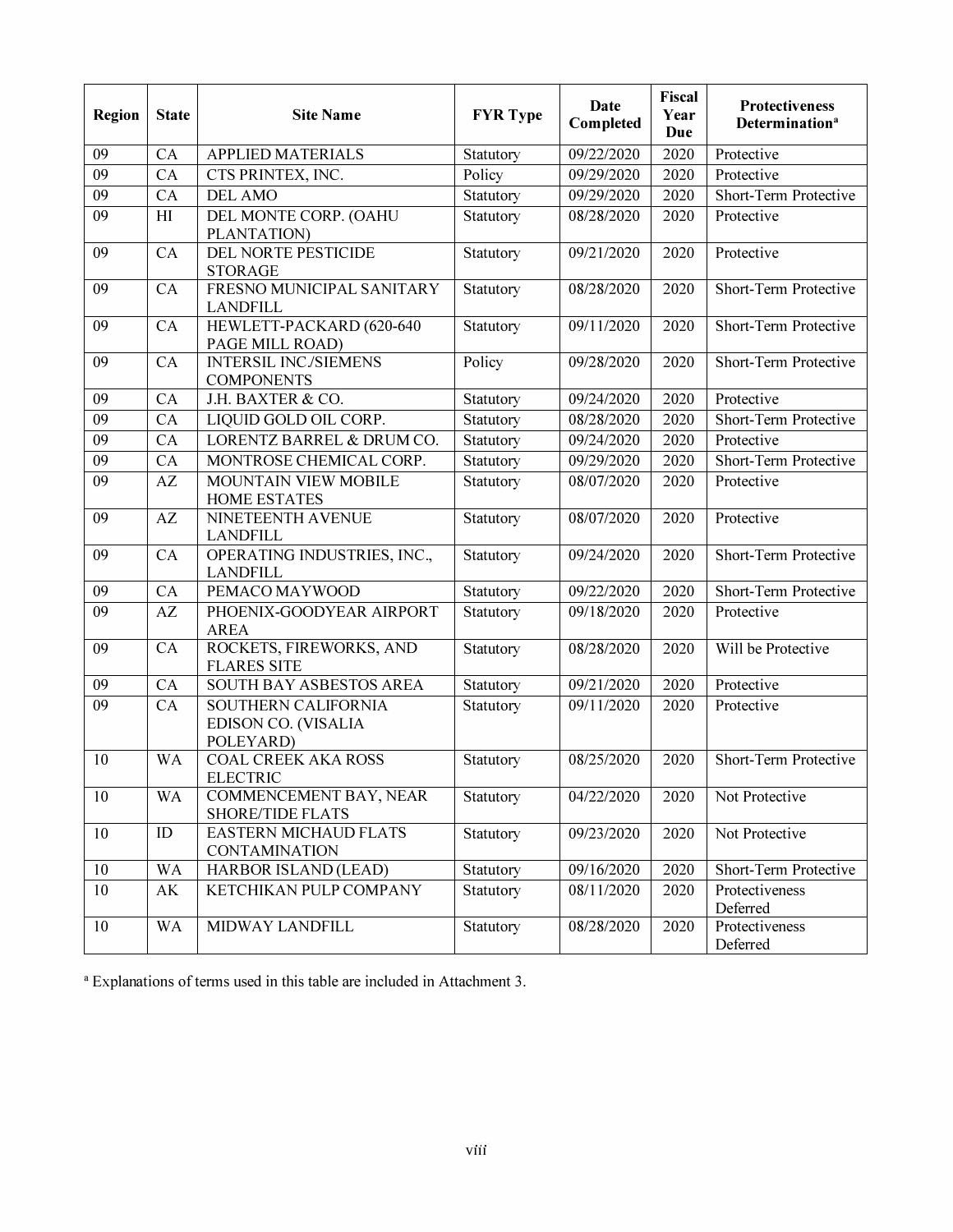# **Non-FF FYRs Not Yet Complete in FY 2020**

| Region | <b>State</b>   | <b>Site Name</b>                    | <b>FYR</b> Type | Fiscal<br>Year<br>Due |
|--------|----------------|-------------------------------------|-----------------|-----------------------|
| 05     | H.             | <b>BELVIDERE MUNICIPAL LANDFILL</b> | Statutory       | 2020                  |
| 05     | O <sub>H</sub> | <b>CHEM-DYNE</b>                    | Statutory       | 2020                  |
| 05     | WI             | CITY DISPOSAL CORP. LANDFILL        | Statutory       | 2020                  |
| 05     | H.             | <b>H.O.D. LANDFILL</b>              | Statutory       | 2020                  |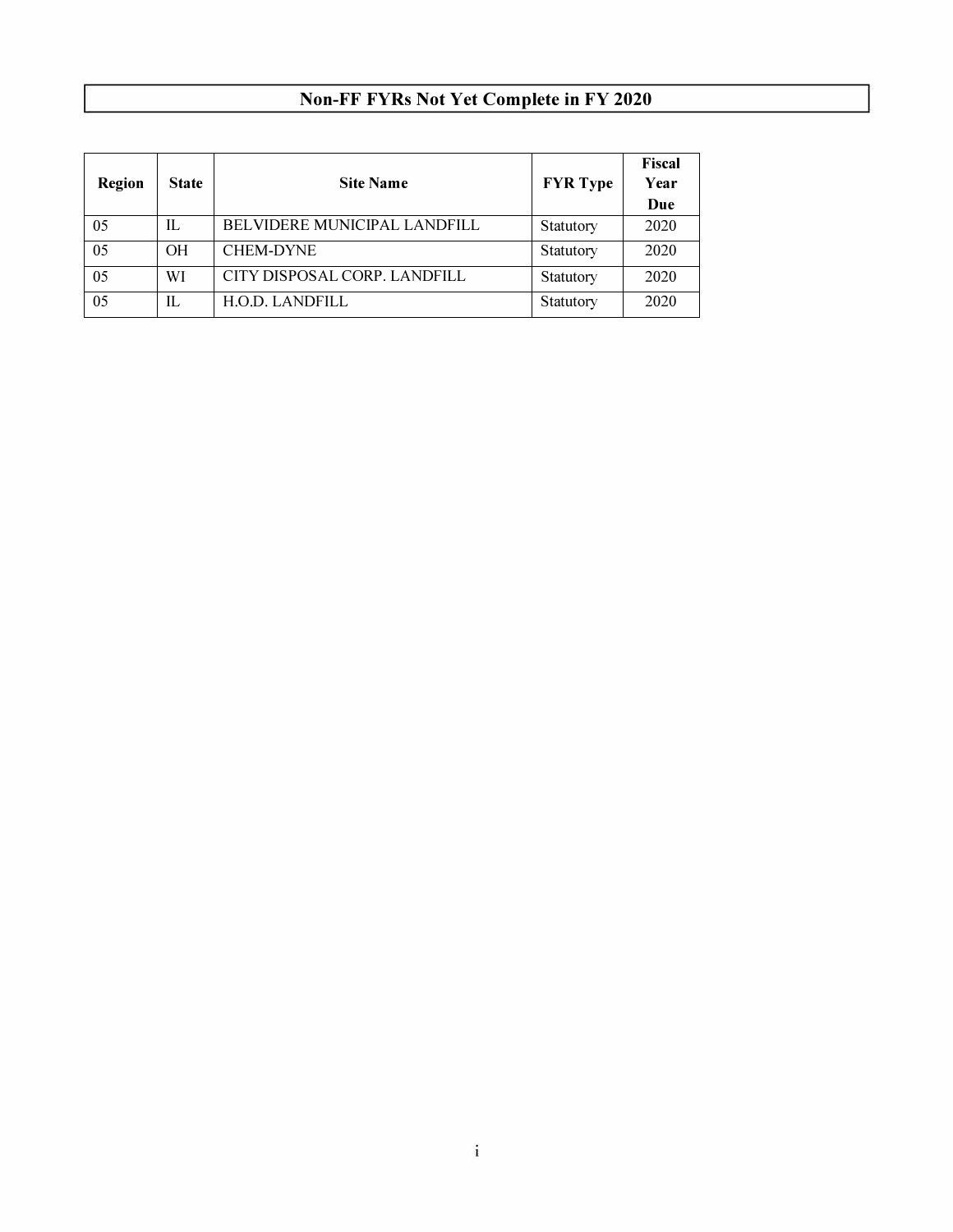# **Attachment 2**

## **FY 2020 Superfund FYR Report to Congress FYRs at FF NPL Sites**

| Region | <b>State</b> | <b>Site Name</b>                                                                     | <b>FYR</b><br><b>Type</b> | Date<br>Completed   | Fiscal<br>Year<br><b>Due</b> | <b>Protectiveness</b><br><b>Determination</b> <sup>a</sup> |
|--------|--------------|--------------------------------------------------------------------------------------|---------------------------|---------------------|------------------------------|------------------------------------------------------------|
| 01     | <b>ME</b>    | BRUNSWICK NAVAL AIR STATION                                                          | Statutory                 | 09/29/2020          | 2020                         | Short-Term Protective                                      |
| 01     | MA           | <b>FORT DEVENS</b>                                                                   | Statutory                 | 09/25/2020          | 2020                         | Protectiveness<br>Deferred                                 |
| 01     | <b>ME</b>    | <b>LORING AIR FORCE BASE</b>                                                         | Statutory                 | 09/25/2020          | 2020                         | Short-Term Protective                                      |
| 01     | RI           | NEWPORT NAVAL EDUCATION &<br><b>TRAINING CENTER</b>                                  | Statutory                 | 12/18/2019          | 2020                         | Protectiveness<br>Deferred                                 |
| 02     | <b>NY</b>    | <b>GRIFFISS AIR FORCE BASE (11</b><br>AREAS)                                         | Statutory                 | $\sqrt{09/11/2020}$ | 2020                         | Short-Term Protective                                      |
| 02     | <b>NY</b>    | PLATTSBURGH AIR FORCE BASE                                                           | Statutory                 | 11/14/2019          | 2020                         | Protective                                                 |
| 03     | VA           | ST. JULIENS CREEK ANNEX (U.S.<br>NAVY)                                               | Statutory                 | 05/15/2020          | 2020                         | Protective                                                 |
| 04     | AL           | <b>ANNISTON ARMY DEPOT</b><br>(SOUTHEAST INDUSTRIAL AREA)                            | Statutory                 | 09/21/2020          | 2020                         | Protectiveness<br>Deferred                                 |
| 04     | NC           | CAMP LEJEUNE MILITARY RES.<br>(USNAVY)                                               | Statutory                 | 08/31/2020          | 2020                         | Will be Protective                                         |
| 04     | <b>FL</b>    | HOMESTEAD AIR FORCE BASE                                                             | Policy                    | 09/24/2020          | 2020                         | Short-Term Protective                                      |
| 04     | TN           | MILAN ARMY AMMUNITION<br><b>PLANT</b>                                                | Statutory                 | 09/24/2020          | 2020                         | Short-Term Protective                                      |
| 04     | <b>SC</b>    | PARRIS ISLAND MARINE CORPS<br>RECRUIT DEPOT                                          | Statutory                 | 09/15/2020          | 2020                         | Protective                                                 |
| 05     | IL           | <b>SAVANNA ARMY DEPOT</b><br><b>ACTIVITY</b>                                         | Statutory                 | 07/13/2020          | 2020                         | Will be Protective                                         |
| 06     | <b>NM</b>    | CAL WEST METALS (USSBA)                                                              | Statutory                 | 05/07/2020          | 2020                         | Protective                                                 |
| 06     | <b>NM</b>    | LEE ACRES LANDFILL (USDOI)                                                           | Statutory                 | $\sqrt{04/06/2020}$ | 2020                         | Short-Term Protective                                      |
| 07     | <b>NE</b>    | <b>CORNHUSKER ARMY</b><br><b>AMMUNITION PLANT</b>                                    | Statutory                 | 09/14/2020          | 2020                         | Protectiveness<br>Deferred                                 |
| 07     | <b>MO</b>    | LAKE CITY ARMY AMMUNITION<br>PLANT (NORTHWEST LAGOON)                                | Statutory                 | 09/04/2020          | 2020                         | Short-Term Protective                                      |
| 07     | <b>MO</b>    | WELDON SPRING FORMER ARMY<br>ORDNANCE WORKS                                          | Statutory                 | 09/30/2020          | 2020                         | Protectiveness<br>Deferred                                 |
| 08     | SD.          | ELLSWORTH AIR FORCE BASE                                                             | <b>Statutory</b>          | 09/02/2020          | 2020                         | Short-Term Protective                                      |
| 08     | WY           | F.E. WARREN AIR FORCE BASE                                                           | Statutory                 | 02/10/2020          | 2020                         | Protectiveness<br>Deferred                                 |
| 09     | CA           | CONCORD NAVAL WEAPONS<br><b>STATION</b> (Military Ocean Terminal<br>Concord (MOTCO)) | Statutory                 | 09/25/2020          | 2020                         | Protectiveness<br>Deferred                                 |
| 09     | CA           | MATHER AIR FORCE BASE (AC&W<br><b>DISPOSAL SITE)</b>                                 | Statutory                 | 09/30/2020          | 2020                         | Protectiveness<br>Deferred                                 |
| 09     | ${\rm CA}$   | MOFFETT FIELD NAVAL AIR<br><b>STATION</b>                                            | Statutory                 | 08/07/2020          | 2020                         | Short-Term Protective                                      |

# **FF FYRs Completed in FY 2020**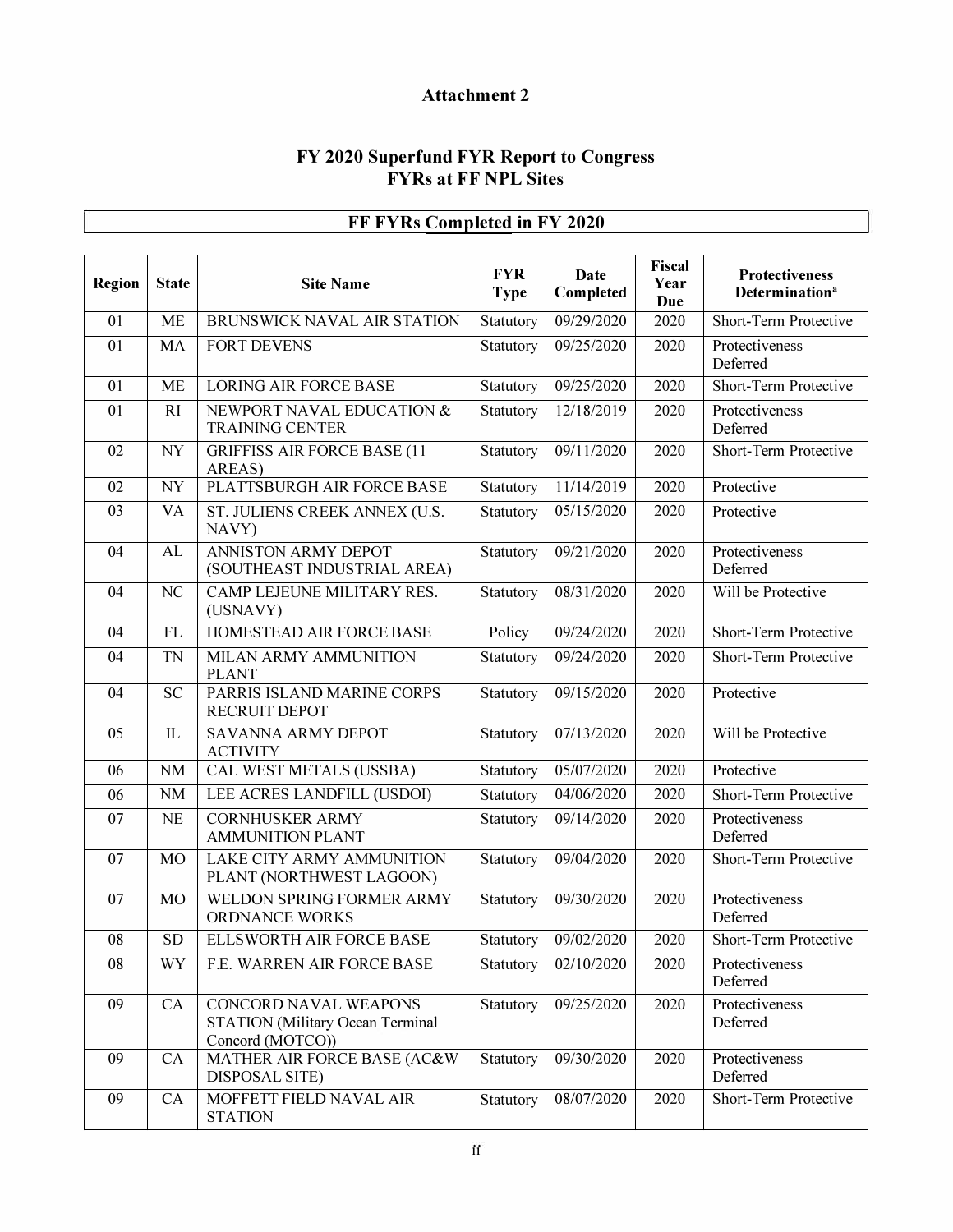| <b>Region</b> | <b>State</b> | <b>Site Name</b>                                                                                 | <b>FYR</b><br><b>Type</b> | Date<br>Completed | <b>Fiscal</b><br>Year<br>Due | <b>Protectiveness</b><br>Determination <sup>a</sup> |
|---------------|--------------|--------------------------------------------------------------------------------------------------|---------------------------|-------------------|------------------------------|-----------------------------------------------------|
| 09            | HI           | NAVAL COMPUTER AND<br>TELECOMMUNICATIONS AREA<br><b>MASTER STATION EASTERN</b><br><b>PACIFIC</b> | Statutory                 | 09/18/2020        | 2020                         | Protective                                          |
| 09            | CA.          | NORTON AIR FORCE BASE<br>(LNDELL #2)                                                             | Statutory                 | 09/28/2020        | 2020                         | Protectiveness<br>Deferred                          |
| 09            | CA           | <b>TRACY DEFENSE DEPOT</b><br>(USARMY)                                                           | Statutory                 | 09/30/2020        | 2020                         | Short-Term Protective                               |
| 09            | AZ           | YUMA MARINE CORPS AIR<br><b>STATION</b>                                                          | Statutory                 | 05/01/2020        | 2020                         | Protective                                          |
| 10            | OR.          | FREMONT NATIONAL<br>FOREST/WHITE KING AND LUCKY<br>LASS URANIUM MINES (USDA)                     | Statutory                 | 09/23/2020        | 2020                         | Short-Term Protective                               |
| 10            | WA           | PORT HADLOCK DETACHMENT<br>(USNAVY)                                                              | Statutory                 | 06/17/2020        | 2020                         | Protective                                          |
| 10            | OR.          | <b>UMATILLA ARMY DEPOT</b><br>(LAGOONS)                                                          | Statutory                 | 09/30/2020        | 2020                         | Not Protective                                      |

• Explanations of terms used in this table are included in Attachment 3.

## **FYRs at FF NPL Sites: Independent Finding of Protectiveness**

The information included below is for FF FYRs, completed in FY 2020, when the other Federal agency or department has either not submitted a final report by the statutory due date; or when the report submitted is technically inaccurate; or when EPA disagrees with the other Federal agency's protectiveness statement. The information in this table refers to EPA's "independent finding of protectiveness" for FF FYRs in these unique circumstances.<sup>1</sup>

The table below includes additional information for the FY 2020 FYRs where EPA made an independent finding of protectiveness.

#### **Independent Finding of Protectiveness for FF FYRs Completed in FY 2020**

| <b>Site</b>                                      | <b>Lead Federal</b><br>Agency | <b>Protectiveness</b><br>Determination made by<br><b>EPA</b> | Reason for Independent Finding of the<br><b>Protectiveness</b>                                       |
|--------------------------------------------------|-------------------------------|--------------------------------------------------------------|------------------------------------------------------------------------------------------------------|
| $R1$ – Fort Devens, MA                           | Army                          | Protectiveness Deferred                                      | Army provided insufficient information to<br>determine protectiveness for Operable<br>Units 2 and 9. |
| $R2 -$ Griffiss Air Force<br>Base (11 Areas), NY | Air Force                     | Short-Term Protective                                        | Air Force did not submit a report to EPA<br>or the State of New York by the statutory<br>due date.   |
| R4 - Milan Army<br>Ammunition Plant, TN          | Army                          | Short-Term Protective                                        | Army's Operable Units 2 and 5 have<br>increases of RDX concentrations in<br>groundwater.             |

<span id="page-15-0"></span><sup>&</sup>lt;sup>1</sup> Section 2.5 of the 2001 Comprehensive Five-Year Review Guidance states that for Federal facility sites that are listed on the NPL, per EO 12580, "... five-year reviews are conducted by the Federal agency or department that has jurisdiction, custody, or control, but EPA retains final authority over whether the five-year reviews adequately address the protectiveness of remedies. EPA will either concur with the final Federal agency or department protectiveness determination, or EPA may provide independent findings."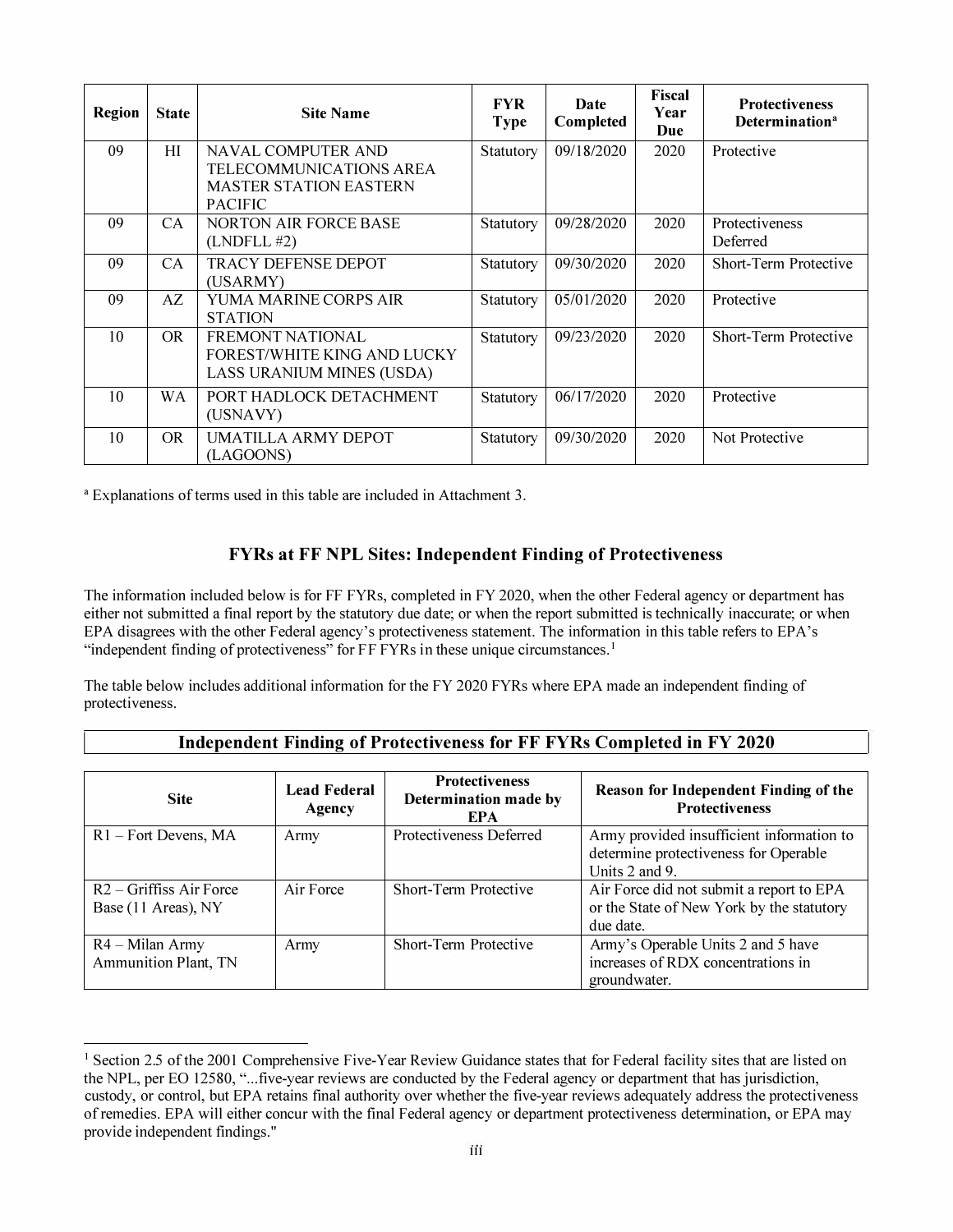| <b>Site</b>                                                                                | <b>Lead Federal</b><br>Agency | <b>Protectiveness</b><br>Determination made by<br><b>EPA</b> | Reason for Independent Finding of the<br><b>Protectiveness</b>                                                                                                                                                                                                                                                                                                                   |
|--------------------------------------------------------------------------------------------|-------------------------------|--------------------------------------------------------------|----------------------------------------------------------------------------------------------------------------------------------------------------------------------------------------------------------------------------------------------------------------------------------------------------------------------------------------------------------------------------------|
| R4 - Anniston Army Depot<br>(Southeast Industrial Area),<br>AL                             | Army                          | Protectiveness Deferred                                      | Army must collect additional data for<br>Operable Unit 3 regarding whether the<br>total chromium or hexavalent chromium<br>are contaminants of concern and perform a<br>risk screening of recent contaminant data.                                                                                                                                                               |
| R7 - Cornhusker Army<br>Ammunition Plant, NE                                               | Army                          | Protectiveness Deferred                                      | Army has not addressed the potential<br>presence of perchlorate in Operable Unit 1<br>and the ecological risks for Operable Units<br>2, 3, and 4.                                                                                                                                                                                                                                |
| $R7 -$ Weldon Spring<br>Former Army Ordnance<br>Works, MO                                  | Army                          | Protectiveness Deferred                                      | Army technical assessment of the<br>protectiveness of the remedy for Operable<br>Unit 1 is inadequate.                                                                                                                                                                                                                                                                           |
| R9 - Norton Air Force<br>Base (LNDFLL #2), CA                                              | Air Force                     | Protectiveness Deferred                                      | Air Force has not addressed the potential<br>of exposure to PFAS contamination in the<br>groundwater and soils in Operable Unit 1<br>and Operable Unit 2.                                                                                                                                                                                                                        |
| R9 - Concord Naval<br>Weapons Station (Military<br>Ocean Terminal Concord,<br>(MOTCO)), CA | Army                          | Protectiveness Deferred                                      | Army did not address several of EPA's<br>critical comments and did not provide the<br>final report to EPA or the State of<br>California by the statutory due date.                                                                                                                                                                                                               |
| R10 - Umatilla Army<br>Depot (Lagoons), OR                                                 | Army                          | Not Protective                                               | Army has not addressed munitions and<br>explosives of concern identified on private<br>property outside the installation fence line.<br>Army has not investigated PFAS in the<br>groundwater at the active landfill and the<br>ammunition demolition activity OU.<br>Army has not provided EPA and the State<br>of Oregon with a report for review by the<br>statutory due date. |